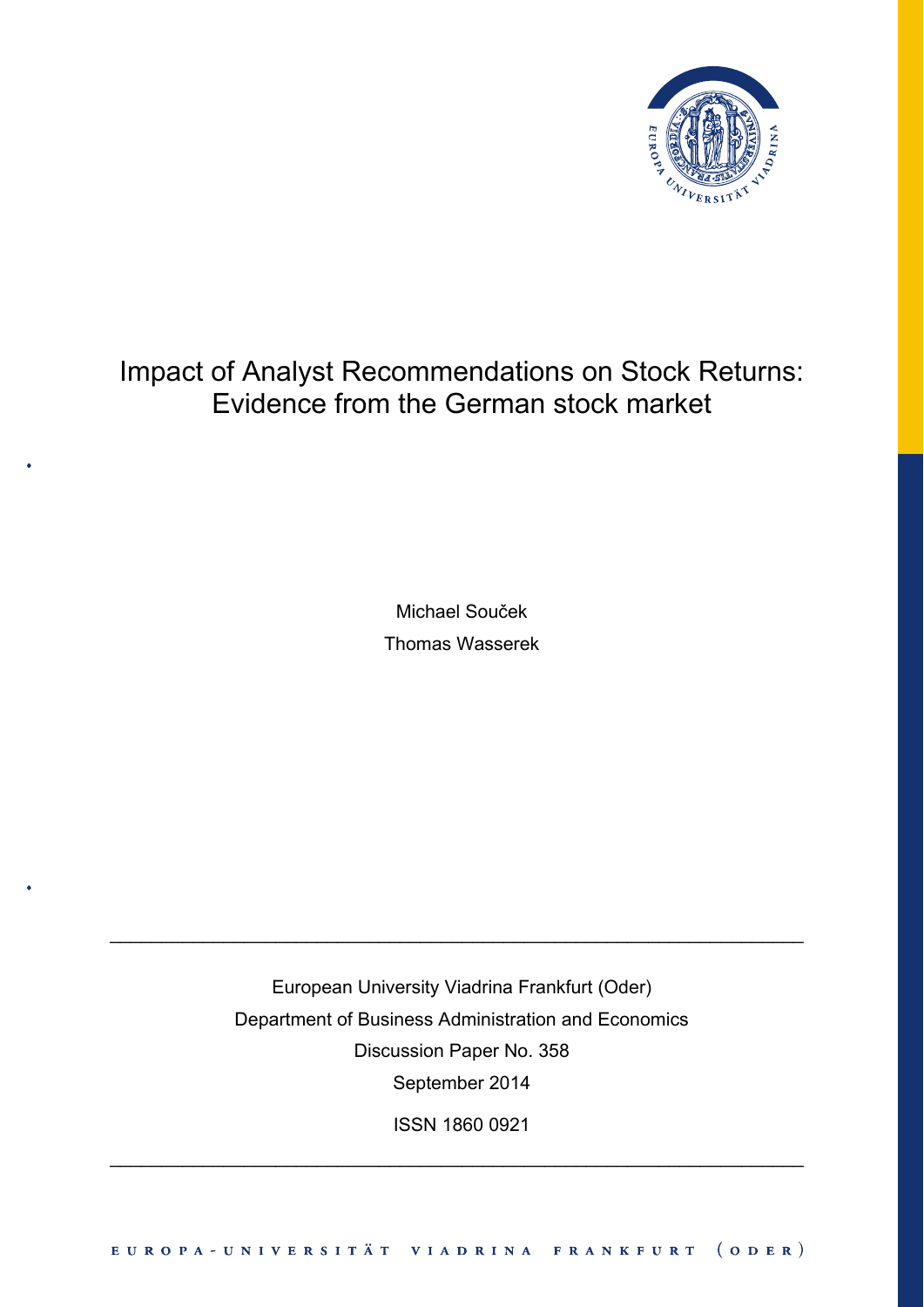# Impact of Analyst Recommendations on Stock Returns: Evidence from the German stock market

Michael Souček<sup>a</sup>, Thomas Wasserek<sup>b</sup>

<sup>a</sup>Department of Business Administration, European University Viadrina Große Scharrnstraße 59, 15230 Frankfurt (Oder), Germany Email: soucek@europa-uni.de  $b$ Department of Business Administration, European University Viadrina Große Scharrnstraße 59, 15230 Frankfurt (Oder), Germany Email: thomas.wasserek@icloud.com

# Abstract

The purpose of this article is to examine the impact of analysts' recommendation downgrades, upgrades, and reiterations on German stock returns and as to whether profitable investment strategies could potentially be designed around these recommendations. The paper provides a unique detailed descriptive analysis of financial analysts' recommendations changes on German stock market over the last decade. First, we show that changes in recommendations yield significant positive (negative) abnormal gross returns for upgrades (downgrades), respectively. Reiterations, on the other hand, do not cause statistically significant stock market reactions. We show, that stock price reactions following recommendation revisions are strongest at the announcement day and last up to six months for upgrades and four month for downgrades. A bulk of market reactions, appears on the recommendation event date and shortly before so that investors must trade in a timely manner to profit from analyst recommendations. A one-day delayed reaction to the change in recommendations do not allow for significant abnormal returns for most of the recommendation shifts.

Keywords: Asset Pricing, Analyst Recommendations, Efficient Market Hypothesis, Abnormal Returns

JEL Classification:

## 1. Introduction

The article examines the impact of analysts' recommendation downgrades, upgrades, and reiterations on stock returns of firms listed in the DAX 30 of the German stock exchange, and as to whether investors could potentially profit from these recommendations.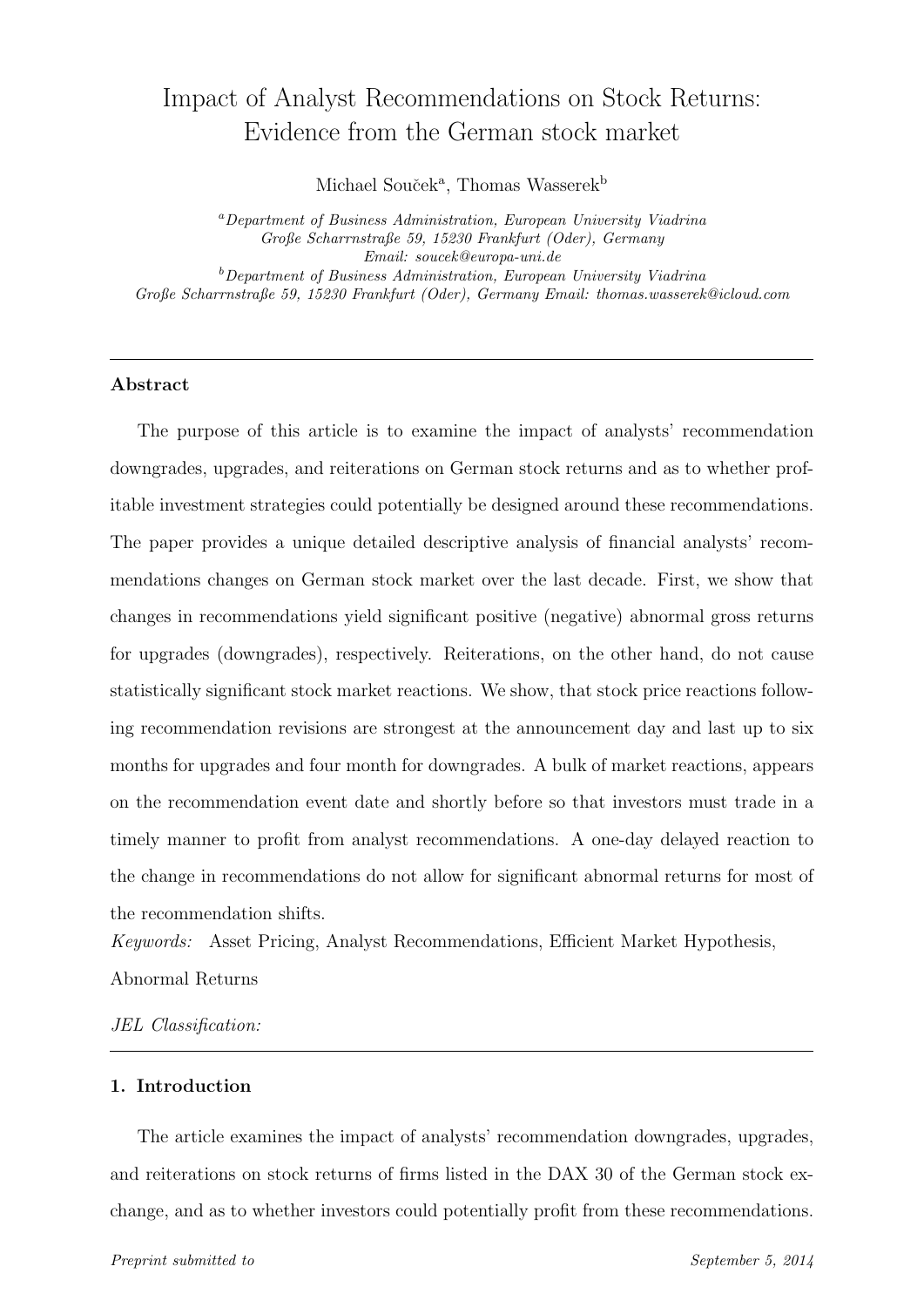The academic theory and stock exchange practice are contradictory regarding this matter. Following the semi-strong form of market efficiency, investors should not be able to exploit analyst recommendations to generate excess returns as security prices fully reflect all publicly available information instantaneously (Fama, 1970). However, financial researchers of brokerage houses provide costly activities, presumably because these firms are convinced that certain stocks are more attractive than others yielding superior returns and that it is possible to identify these stocks.

Grossman and Stiglitz (1980) observe market prices to reflect publicly available information only partially when arbitrage is costly, otherwise individuals who are informed would not gain compensation for their research activities. Brokerage houses should be compensated for the search of information they use to rate the investment potential of stocks in the form of commensurate trading profits, underwriting fees, or brokerage commissions. Similarly, an investors' incentive to pay for the investment recommendations are sufficiently large expected profits. The motivation of the study is to test whether the analysts forecasting and stock picking ability and the related trading advices are valuable to investors. This study, as one of few, focuses solely on the German stock market and is unique in recent literature regarding to the length of analyzed period.<sup>1</sup> Furthermore, the paper provides a unique and very detailed descriptive statistics of analysts' recommendation changes for German stocks.

In general, stock recommendations can be accessed by investors and other interested parties, as these information are generally publicly available. The buy and sell recommendations, therefore, are likewise much of interest and achieve a large number of market participants.

In this study, we design abnormal returns around recommendations for three different types of recommendation changes, i.e. first recommendations, revisions and reiterations. We analyze the market reactions to these different types of recommendation changes at the announcement day and from one month before up to six months after the event. This allows us to observe the moment when stock prices began reflecting the newly added

 $1$ Most of the empirical studies that examine analyst recommendations focus on outstanding U.S. recommendations, for example Womack (1996), or Jegadeesh and Kim (2010).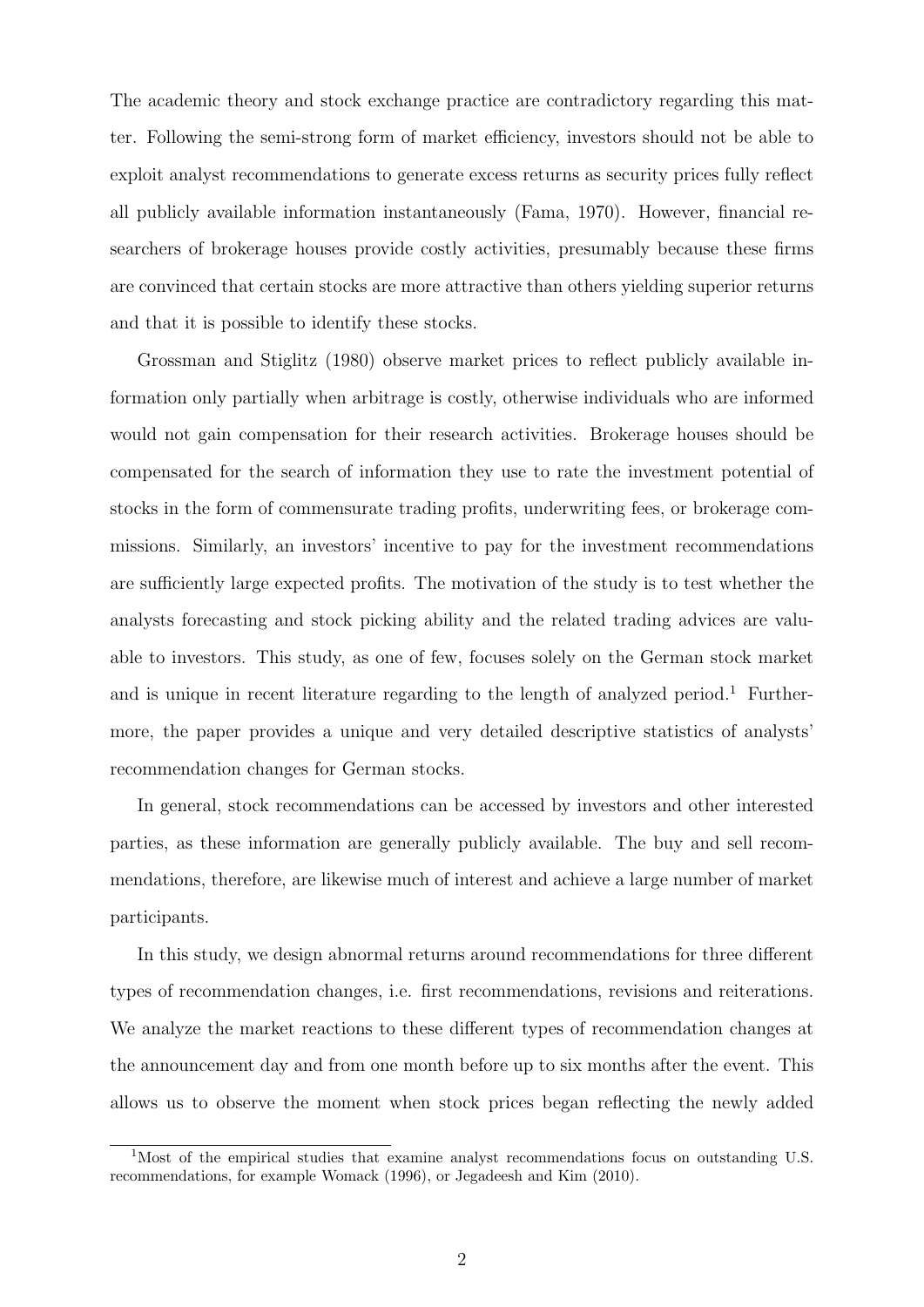information and to determine the length and magnitude of this change. To simulate real market situations, we also consider a trading strategy, where an investor starts trading on the day following the change in analysts' opinions.

We show that the two-or-three-day abnormal return around the announcement is, in general, significantly negative for recommendation downgrades and significantly positive for upgrades. For the analysts' initial coverage of a firm, a buy recommendation is accompanied by a significantly positive return, whereas a hold or sell recommendation is associated with a significantly negative return. Reiterations, on the other hand, are not generating abnormal stock returns significantly different from zero. Incorporating a oneday-delay in reaction time to recommendation revisions, we find that abnormal returns diminish. A large part of market reactions, therefore, occurs on the recommendation event date and shortly before so that investors must trade in a timely manner to profit from analyst recommendations.

This work differentiates from other studies by focusing on largest German stocks using an extensive an detailed dataset for the years 2000 through 2012. Moreover, we analyze the information content for all possible types of recommendation changes, while some older studies, for instance, Stickel (1995) and Womack (1996), examine the price reactions only to revised investment recommendations. On contrary to, for instance, Barber et al. (2001); Jegadeesh et al. (2004) we use individual rather than consensus (average) analyst recommendations. Ruhm et al. (2011) also analyze market price reactions of analyst recommendations on the German stock market, however, unlike us they use aggregated stock recommendations. This study is to be expected to address both financial economists and stock exchange practitioners. For financial academics, this research posits how analysts rate stocks, and enhances their understanding of market efficiency to publicly available recommendations on the German stock market. Investors benefit from our study, as they receive a decision aid whether analyst recommendations can yield abnormal profits.

The rest of this paper proceeds as follows. In section II, we review some interesing results in the related literature and highlight the contributions of our study. Section III describes the data and methodology and provides summary statistics of analyst recom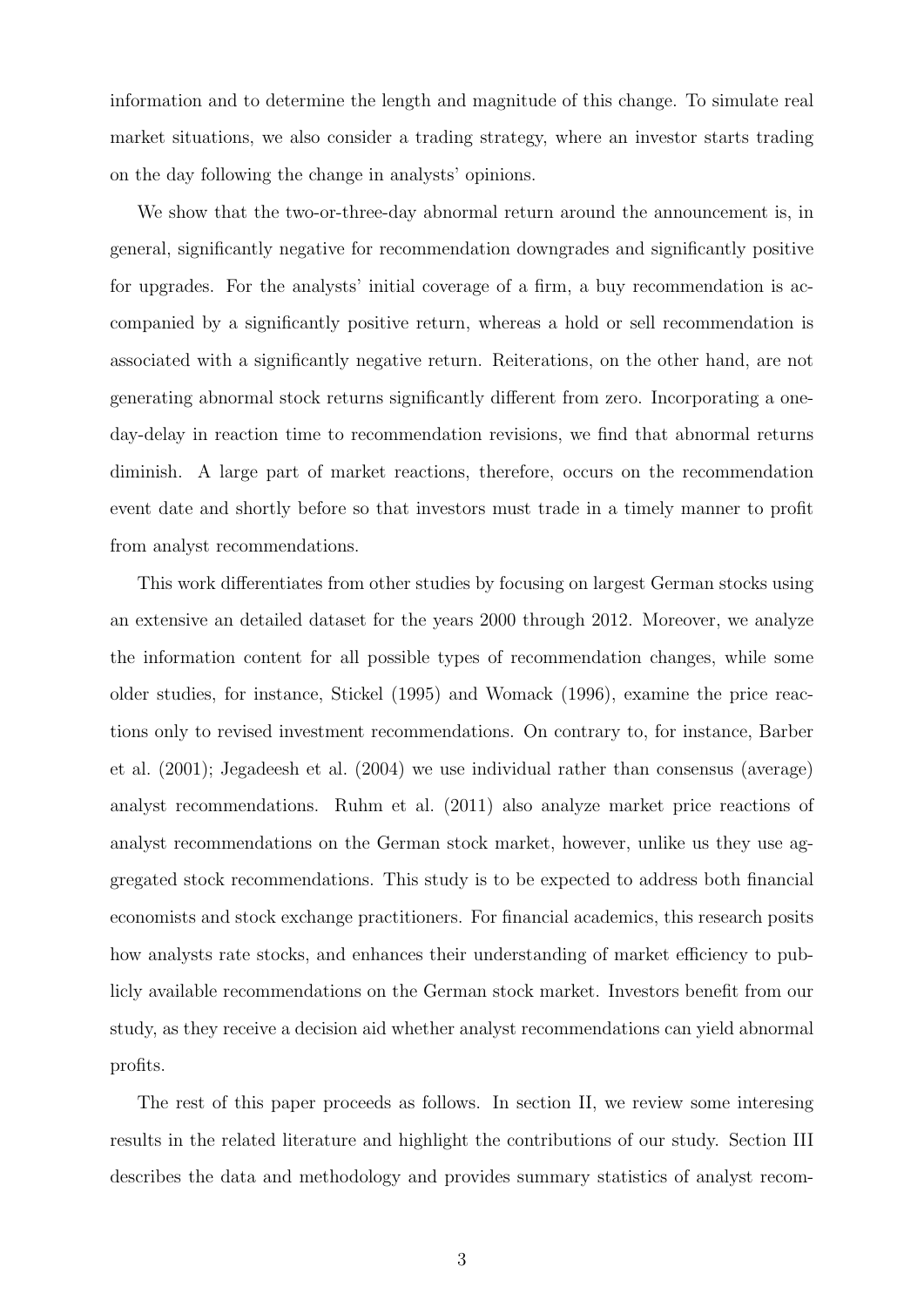mendations. A discussion of our research design follows in section IV. Section V presents the stock price response to analyst recommendation announcements, and section VI summarizes and concludes the results.

#### 2. Related Literature

A number of prior studies examine how publicly available recommendations by security analysts affect stock returns and as to whether investors are able to benefit from the analysts' opinion (Womack, 1996; Barber et al., 2001), as well as assessed the role of herding (Welch, 2000; Jegadeesh and Kim, 2010).

Elton et al. (1986) have already indicated that there is information in analysts' changes in recommendations which lasts up to three months after the brokerage firm revises the recommendation. The findings of Stickel (1995) and Womack (1996) suggest that changes in recommendations by sell-side analysts could be exploit for investment strategies showing positive (negative) abnormal gross returns followed by recommendation upgrades (downgrades) at the time of their announcement. In addition, they document a postrecommendation stock price drift that continue to reflect the information in recommendation downgrades (upgrades) up to six months (one month) into the future.

Different from Stickel (1995) and Womack (1996), Barber et al. (2001) are first to take a more investor-orientated perspective incorporating trading costs and delay in time into the analysis that incur by implementing a number of investment strategies and associated portfolio turnovers. These portfolios are constructed according to consensus analyst recommendations and dynamically adjusted to rating revisions. The authors conclude that traders, who buy (sell short) stocks with the most (least) favorable consensus recommendations associated with daily portfolio rebalancing and a timely response to changes in analyst recommendations can yield abnormal gross returns of more than 4% annually. Less frequent shifts in portfolio or delayed reactions diminish these returns, however, they remain significant for those stocks that are rated least favorably. However, abnormal net returns diminish after accounting for transaction costs.

A different approach analyzing analyst recommendations is given by Desai et al. (2000) and Barber et al. (2007). They evaluate the performance of individual financial analysts or compare the stock recommendation performance of investment banks and indepen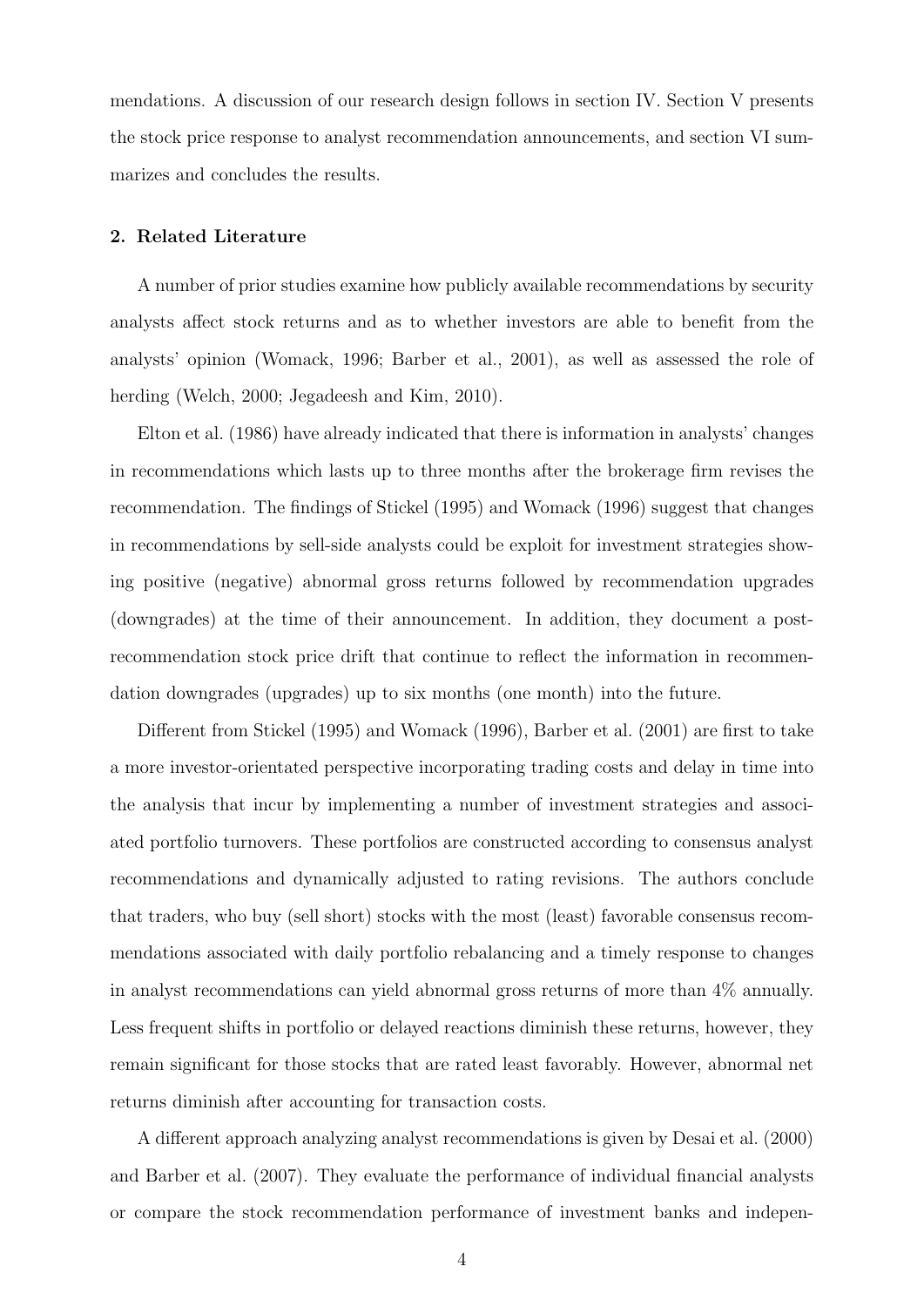dent research firms, respectively. Desai et al. (2000) find that stocks recommended by Wall Street Journal (WSJ) all-star analysts outperform comparable benchmark stocks of their industry counterparts. Consequently, analysts ranked as experts in each industry in annual WSJ rankings show superior stock recommendation performance. Barber et al. (2007) document that independent research firms' buy recommendations outperform those of investment banks by 8 percentage points annualized. In contrast, investors are better off following investment banks' hold and sell recommendations rather than those of independent research firms, generating abnormal returns relatively of more than 4.5 percentage points per year. The authors argue, that the results indicate hesitance by investment banks to downgrade securities whose performance prospects are weak.

#### 3. Data

The analyst recommendations data used in this study is obtained from the I/B/E/S database encompassing the period from January 2000 through September 2012.<sup>2</sup> Stock prices, as well as stock returns and index returns were sourced by the Datastream database. The sample period is from January 2000 to September 2012. This paper focuses on those DAX 30 firms as of the quarterly review effective on 24 September 2012. We follow analyst recommendations referred to their "Announce date" specified in I/B/E/S on which the recommendation can be accessed by traders, allowing us to determine to what extent market prices respond to publicly available information.<sup>3</sup> At each point in time, we track the recommendations for the firms followed by each analyst and the brokerage houses employing them.

As many security analysts often use different labels to convey their stock recommendations, such as "market outperform" and "market underperform", or "overweight" and "underweight",  $I/B/E/S$  assigns, therefore, a standardized numerical rating scale of 1 ("strong buy"),  $2$  ("buy"),  $3$  ("hold"),  $4$  ("underperform") to  $5$  ("sell") to ensure com-

<sup>&</sup>lt;sup>2</sup>We thank to Prof. A. C. Harvey from the Faculty of Economics at the University of Cambridge for access to the Wharton Research Data Services.

<sup>&</sup>lt;sup>3</sup>In contrast, the "Activation date" is the day that the analysts' forecast is recorded to the  $I/B/E/S$ databse. It holds that Activation date  $\geq$  Announce date meaning that the analysts' stock opinion first is generally issued to the public before it appears in the database. Consequently, by considering analyst recommendations according to their "Activation date" may result in some delay in examining stock price reactions.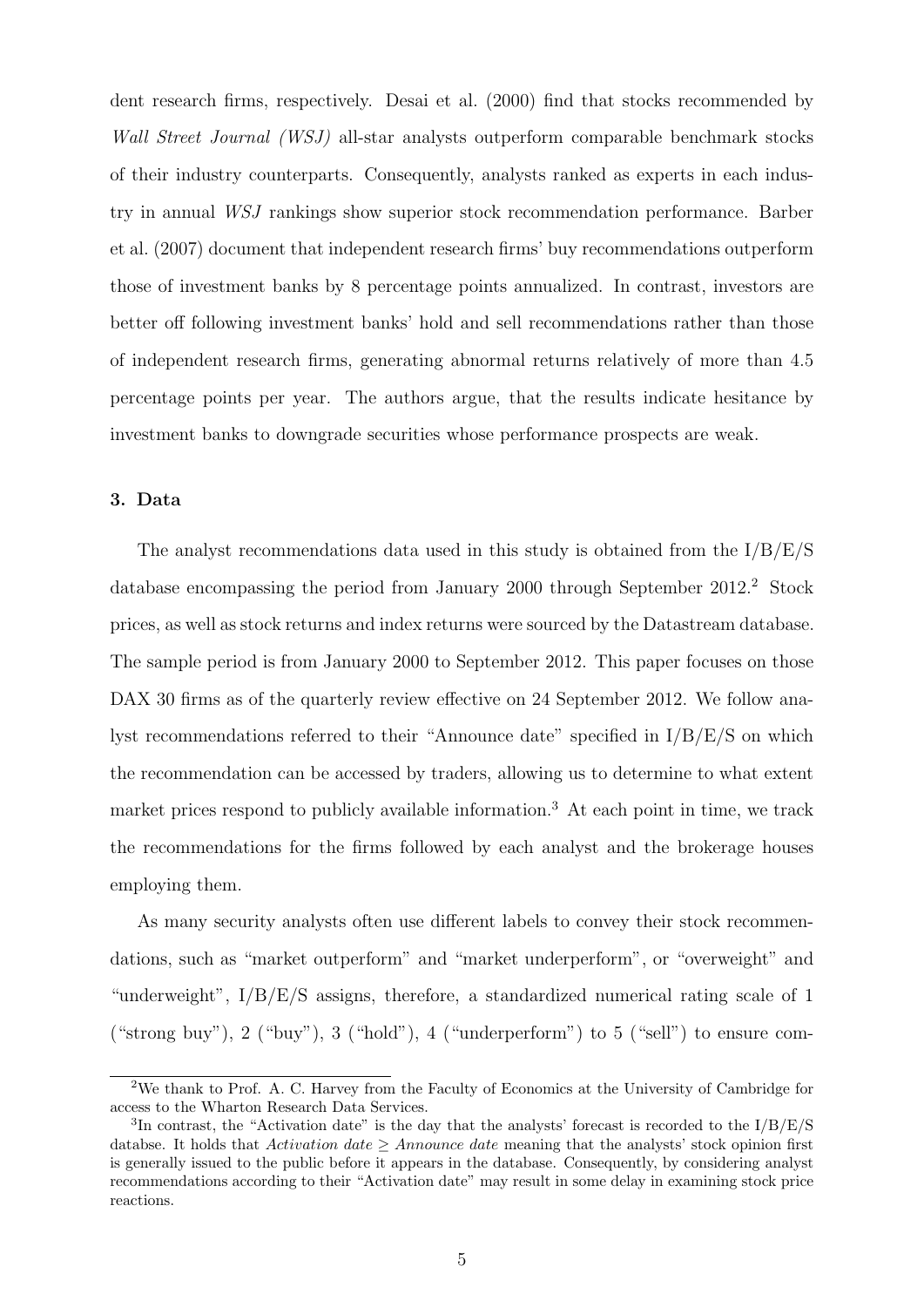parability, both for investors and among academic articles. Additionally, assigning a numerical value to the estimator text enables to calculate a consensus recommendation. Rating codes of 0 ("restricted") also appear in the database, indicating the termination of coverage, however, they were excluded from the dataset for the analysis.

Analysts and brokerage firms contributing the forecasts can also be observed by means of their full names, as well as of a unique number assigned to them for all the time they operate. For the anatomy of the performance of analysts recommendations, we follow unequivocal numerical identification criteria as they are robust to different notations and changes in names minimizing our risk of errors.<sup>4</sup>

Simmilar to Jegadeesh and Kim (2010) the final sample consists of all stocks that fulfill the following criteria:

- 1. There should be at least one analyst who has active recommendations for the stock. A recommendation is considered to be active if an analyst offers a recommendation and revises or reiterates its opinion within a calendar year.<sup>5</sup> Exceeding  $365$ days, ceteris paribus, the forecast is applied as first recommendation, otherwise it is screened out. The 365-day criterion is imposed to filter out outdated recommendations without any reference to previous ones.
- 2. Stock return data should be available on all trading days of the event period, as well as on the estimation window.Therefore, we exclude those recommendations, that are issued on days during which the Frankfurt Stock Exchange is closed.

Dropping those database entries not satisfying these criteria leaves a recommendation sample of 12,998 observations with 1,446 analysts, working for 126 different brokerage houses for the years January 2000 through September 2012. Detailed summary statistics are given in the following section.

<sup>4</sup>Our sample contains 25 security analysts whose names are notated differently but recorded under a unique number.

<sup>&</sup>lt;sup>5</sup>I/B/E/S provides a recommendations stop file itself including those analysts estimates that are not updated or confirmed for a total of 180 days. Recommendations are updated by a contributing analyst sending a confirmation, revision or drop in coverage.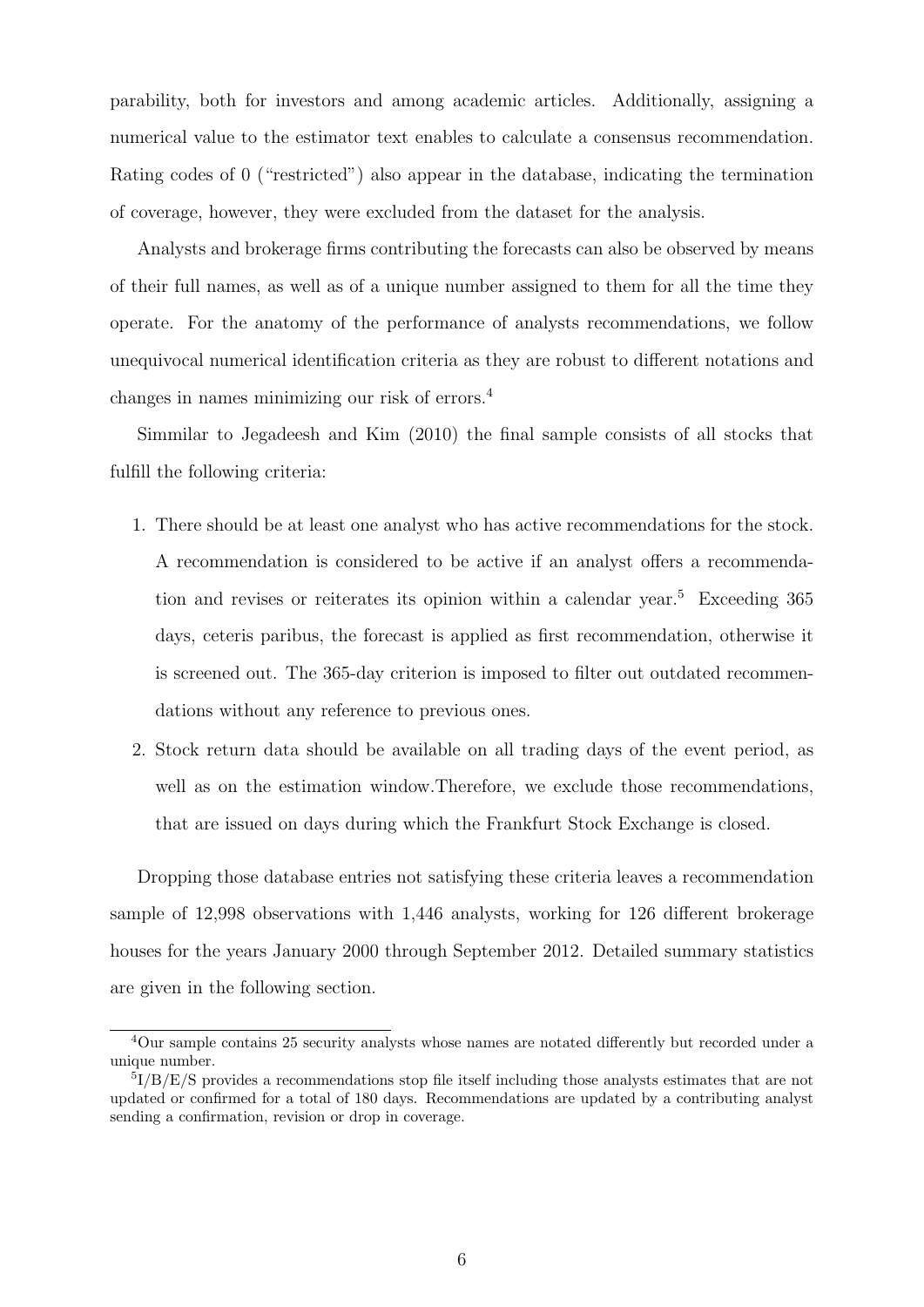#### 3.1. Descriptive Statistics

Annual descriptive statistics are provided in table 1. For the years 2000 through 2005 the  $I/B/E/S$  database do not cover all firms from the DAX (column 2). In the first year the I/B/E/S coverage is incomplete for Deutsche Boerse, Deutsche Post, Infineon and Lanxess, resulting in a relatively smaller sample size (columns 3 and 4).<sup>6</sup> In the following years to 2005 (2001) there is a lack of database entries yet for Lanxess (Deutsche Boerse and Deutsche Post). The number of analysts providing forecasts ranges from a low of 219 in 2000 to a high of 436 in 2003, averaged 346 analysts for the entire sample period (column 3).

The number of brokerage houses contributing recommendations varies from 42 in 2000 to 70 in 2011 (column 4). From 2001 to 2007 the number of brokerages has been stable, at an average of 54, before steadily increasing over time, indicating an increased shift in focus to the German stock market after the recent banking and financial crisis. The brokerage firms in the recommendations' sample vary from large brokerages like Goldman Sachs, or JP Morgan Chase to small ones that comprise only one analyst. The mean number of analysts working in a brokerage on I/B/E/S is 6.10 (median 5). Most analysts were, on average, active in 2003, whereas the lowest mean number of analysts per brokerage house is in 2012.

Columns 7 and 8 show the mean and median of analysts following a firm. Per covered firm on average 16.85 analysts issue an estimate. From 2000 onward, the number of analysts following a firm increases to 23 in 2002 and 2003 before decreasing sharply below 20. Sell-side analysts cover on average 1.42 firms (column 9). The consensus recommendation for the sample period is 2.67, which corresponds to a hold rating (column 10).<sup>7</sup> Compared to the related literature considering U.S. recommendations, we observe by far less

<sup>6</sup>For example, because stock price information are incomplete for Infineon for the year 1999 and due to an estimation period of 12 months determining the market beta, we exclude those recommendations issued by analysts in the first calendar year.

<sup>7</sup>For comparison, Barber et al. (2001) document an average analyst rating of 2.27 for firms from the Zacks Investment Research database for the sample period 1985 through 1996. A further paper by Barber et al. (2003) reports a consensus recommendation of 2.05 obtaining their data from the First Call database for the years 1996 to 2001. After reversing the five-point scale ("strong buy" as 5, "sell" as 1) to allow for a more intuitive interpretation of the quantitative results, Jegadeesh et al. (2004) reports a mean consensus of 3.67 (or 2.33 regarding the conventional numerical score) for stocks that are included in the Zachs Investment Research database from 1985 to 1998. All findings correspond to a buy recommendation showing the analysts' reluctance to offer unfavorable recommendations.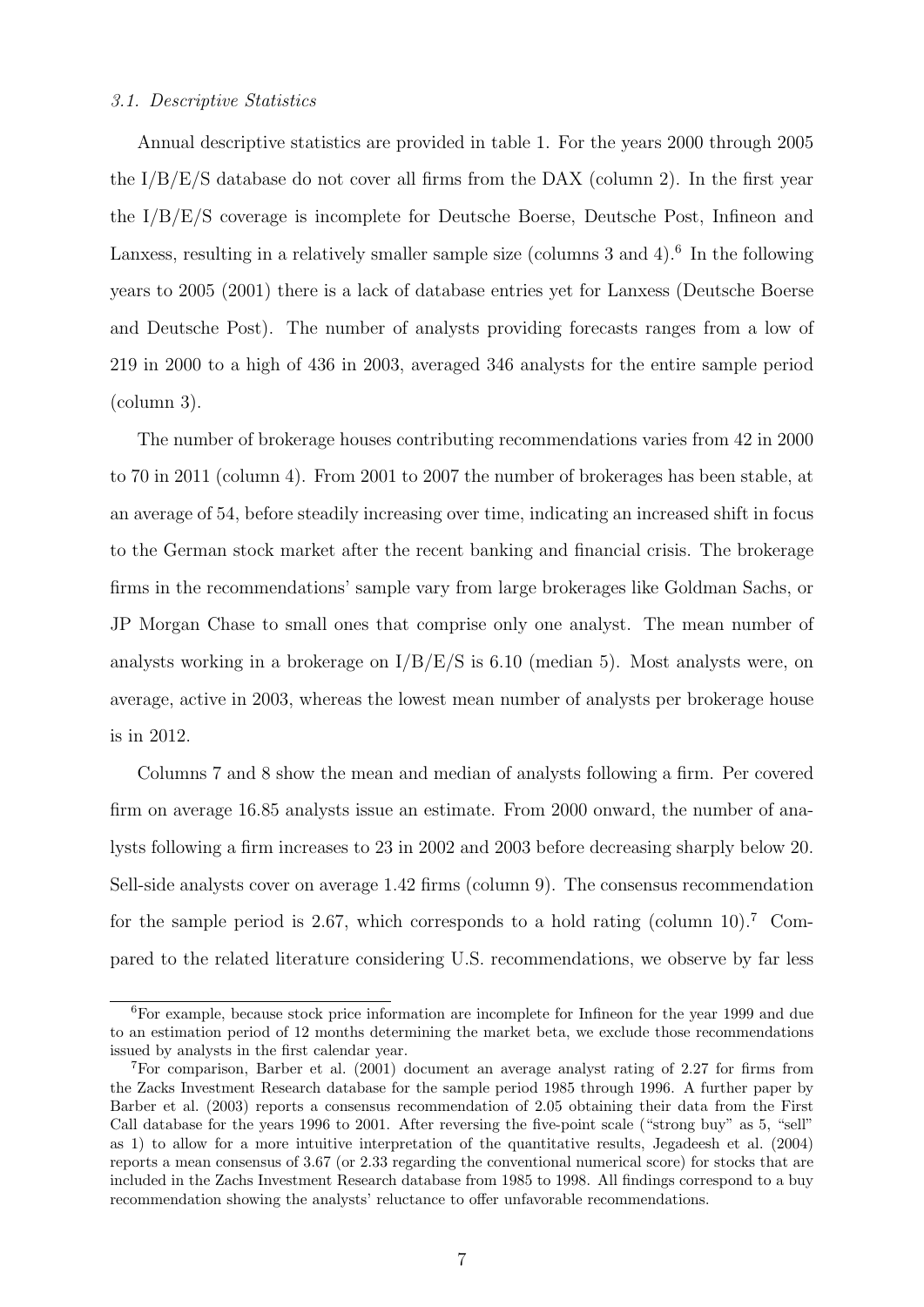# Table 1<br>Annual Analyst Recommendation Ratios Annual Analyst Recommendation Ratios

This table lists descriptive statistics of the sample encompassing the period from 2000 through 2012, by year. The sample includes all firms listed in the Dax that have at least one active recommendation in the  $1/B/E/S$  det of analysts working in a brokerage, as is the mean and median number of analysts per covered firm, and the mean number of firms per analyst. The last column is the average of all of the analysts estimates. Analyst recomme This table lists descriptive statistics of the sample encompassing the period from 2000 through 2012, by year. The sample includes all firms listed in the Dax that have at least one active recommendation in the  $|I|$   $|S|$ number of analysts and brokerage houses contain all analysts that issued at least one recommendation in a given year. We show the mean and median number ("sell"). A mean recommendation below 2.5 is could be associated with a buy, a hold is given by a rating between 2.5 and 3.5, whereas ratings above 3.5 are sells.

|                     |                                  |                          |                                              |                                                            | Number of Analysts per Brokerage |                                | Number of Analysts per Covered Firm  | Firms per Analyst <sup>1</sup>                 |                                                                                            |
|---------------------|----------------------------------|--------------------------|----------------------------------------------|------------------------------------------------------------|----------------------------------|--------------------------------|--------------------------------------|------------------------------------------------|--------------------------------------------------------------------------------------------|
| Year<br>$\bigoplus$ | Number of Firms<br>$\widehat{c}$ | Number of Analysts<br>3) | Number of Brokerages<br>$\left( \pm \right)$ | Mean<br>$\widetilde{\mathfrak{G}}$                         | Median<br>$\widehat{\circ}$      | Mean<br>$(\tilde{\mathbf{C}})$ | Median<br>$\circledast$              | Mean<br>$\begin{pmatrix} 0 \\ 0 \end{pmatrix}$ | Average Rating<br>$\widehat{\Xi}$                                                          |
|                     |                                  |                          | 잎                                            | 5.26                                                       |                                  |                                | 1.5                                  |                                                |                                                                                            |
|                     |                                  |                          |                                              |                                                            |                                  |                                | $\frac{6}{1}$                        |                                                |                                                                                            |
|                     |                                  |                          |                                              |                                                            |                                  |                                | 23                                   |                                                |                                                                                            |
|                     | <b>ត្តបន្តនិន្ទនី</b> ខេត្ត      |                          | <b>3855</b>                                  | $0.28$<br>$0.38$<br>$0.5$<br>$0.5$<br>$0.5$<br>$0.5$       |                                  |                                | 23                                   | didididididididi<br>Santa Santa Santa da       |                                                                                            |
|                     |                                  |                          |                                              |                                                            |                                  |                                | $\overline{16}$                      |                                                |                                                                                            |
|                     |                                  |                          |                                              |                                                            |                                  |                                | $\overline{17}$                      |                                                |                                                                                            |
|                     |                                  |                          |                                              |                                                            |                                  |                                |                                      |                                                |                                                                                            |
|                     |                                  |                          |                                              |                                                            | 5.5                              |                                |                                      |                                                |                                                                                            |
|                     |                                  |                          |                                              |                                                            | LQ.                              |                                |                                      |                                                |                                                                                            |
|                     |                                  |                          | 9855588                                      | $0.108$<br>$0.118$<br>$0.58$<br>$0.70$<br>$0.56$<br>$0.56$ |                                  |                                | $15.5$<br>$13.5$<br>$15.5$<br>$17.5$ |                                                |                                                                                            |
|                     |                                  |                          |                                              | $6.02$<br>$5.54$                                           |                                  |                                |                                      |                                                |                                                                                            |
|                     |                                  |                          |                                              |                                                            |                                  |                                | $\overline{19}$                      |                                                |                                                                                            |
|                     | 30 <sup>°</sup>                  |                          | 58                                           | 4.81                                                       |                                  | 18.13<br>12.47                 | $\frac{2}{1}$                        |                                                |                                                                                            |
| $\prod$ Years       | నె                               | .446                     | $\overline{26}$                              | $\frac{1}{2}$                                              |                                  | 16.85                          |                                      | 1.42                                           | r x a n c m n c 0 0 0 1 1 10<br>n r c r c x n 4 x x c n c 0 0<br>d d d d d d d d d d d d d |

∗ The year 2012 ends by the end of september. The year 2012 ends by the end of september.

<sup>†</sup> The overall median number of covered firms per analyst is one. The overall median number of covered firms per analyst is one.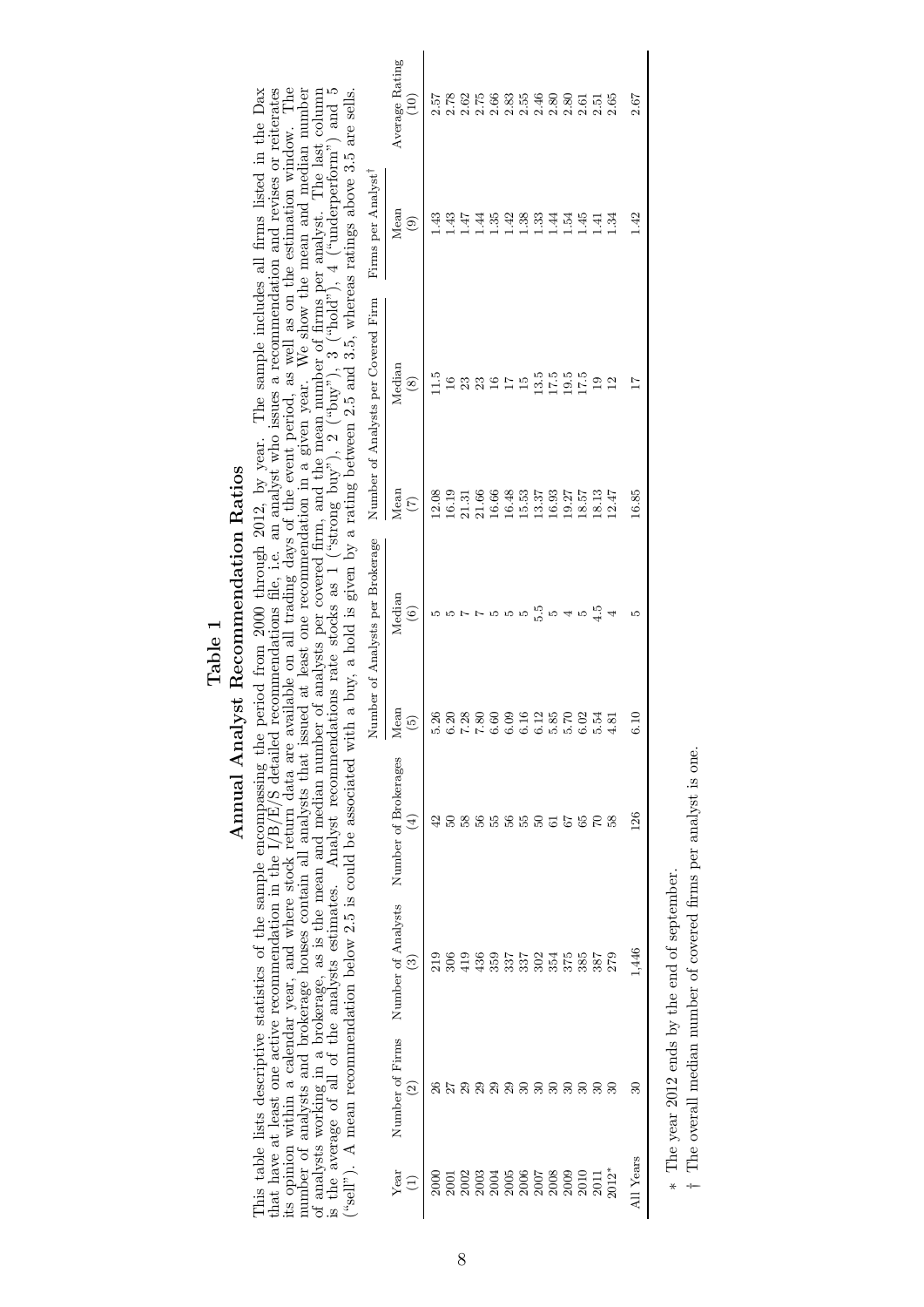positively biased recommendations issued for the firms in our dataset. The lowest rating of 2.46, indicating a buy rating, is documented in 2007 before the start of the financial crisis. During the financial crisis, analysts issued more often sells recommendations which leads to an increased consensus recommendation of 2.80 in 2008 and 2009. The impact of risk and uncertainty in economic environment obviously entails more unfavorable recommendations by revising analysts, as is in 2001 as the mean recommendation of 2.78 is above the average of all years.

Table 2 shows the summary statistics for each firm of all of the analysts estimates. As this work examines only a group of firms listed in one market, we are able to provide statistics specifically to all firms separately.<sup>8</sup> The number of analysts following a firm who issues at least one recommendation for the stock and revises or confirms the recommendation within a calendar year range from 33 to 109 (column 3). For the entire sample period from 2000 through 2012 the mean number of analysts is between 9.54 and 22.77 (column 4). The brokerage houses and analysts working for them generally tend to cover larger capitalization firms, because these firms possess high liquidity, which generates also larger commissions revenues for the brokerages. Deutsche Telekom and SAP are the only firms that get recommended by more than 100 various analysts. In contrast, Lanxess gets recommended by only 33 differentiated security analysts. Daimler and Volkswagen are most followed by 22.77 analysts on average, whereas the mean number of analysts for Fresenius is 9.54 for the entire sample period.

The number of brokerage houses per firm range from 31 for Lanxess to 74 for Deutsche Bank (column 5). On average, the most brokerage houses counting 22.08 follow the Deutsche Bank and Daimler, whereas Fresenius is covered by 9.46 brokerages (column 6). The highest mean consensus recommendation level is reported for Beiersdorf and Commerzbank with a rating of 3.07 and 2.96, which corresponds to a hold, whereas analysts issue the most favorable recommendation for Lanxess and Fresenius, indicating a buy with a rating of 2.34 and 2.35 (column 7).

Table 3 shows a  $5 \times 5$  transition matrix of all the possible changes in analysts' rec-

<sup>8</sup>As most related articles account for all outstanding U.S. recommendations from a database, none of these provide descriptive statistics on analyst recommendations specifically to all firms separately due to the large number of stocks.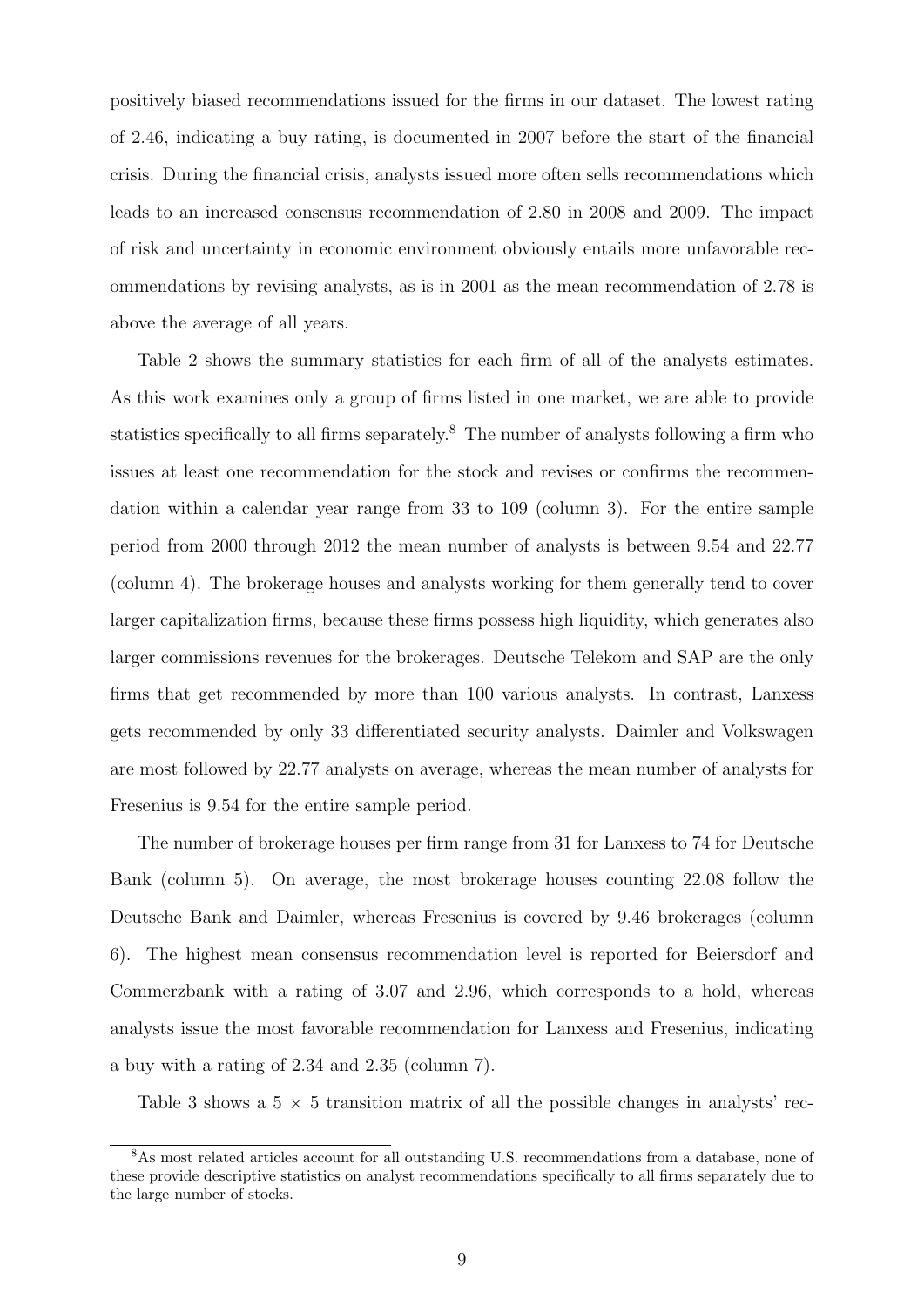## Table 2 Descriptive Statistics on all Firms

This table shows summary statistics of analysts' recommendations seperately for each DAX firm as of the quarterly review effective on 24 September 2012 for the years 2000 to 2012. The number of analysts and brokerage houses includes all differentiated security analysts from brokerages that issued at least one recommendation during the years. The mean number of analysts is the mean number of brokerage houses show the average of all different analysts for a given firm during the sample period. The last column is the average of all of the analysts estimates. Analyst recommendations rate stocks as 1 ("strong buy"), 2  $({}^\omega$ buy"), 3  $({}^\omega$ hold"), 4  $({}^\omega$ underperform") and 5  $({}^\omega$ sell")

|                   |                   | Analysts  |       | <b>Brokerages</b> |       |                   |
|-------------------|-------------------|-----------|-------|-------------------|-------|-------------------|
| Firms             | Industry          | Number of | Mean  | Number of         | Mean  | Average<br>Rating |
| (1)               | (2)               | (3)       | (4)   | (5)               | (6)   | (7)               |
| Adidas            | Clothing          | 70        | 15.15 | 46                | 14.85 | 2.61              |
| Allianz           | Insurance         | 85        | 17.46 | 66                | 17.15 | 2.55              |
| <b>BASF</b>       | Chemicals         | 84        | 16.00 | 53                | 15.38 | 2.63              |
| Bayer             | Pharmaceuticals   | 90        | 17.54 | 58                | 17.15 | 2.67              |
| Beiersdorf        | Consumer<br>goods | 72        | 12.54 | 51                | 12.15 | 3.07              |
| <b>BMW</b>        | Manufacturing     | 83        | 18.00 | 56                | 17.69 | 2.62              |
| Commerzbank       | Banking           | 96        | 19.77 | 57                | 18.77 | 2.96              |
| Continental       | Manufacturing     | 71        | 13.31 | 43                | 12.85 | 2.73              |
| Daimler           | Manufacturing     | 99        | 22.77 | 62                | 22.08 | 2.68              |
| Deutsche Bank     | Banking           | 95        | 22.23 | 74                | 22.08 | 2.72              |
| Deutsche Boerse   | <b>Securities</b> | 69        | 16.27 | 45                | 15.64 | 2.70              |
| Deutsche Post     | Logistics         | 57        | 14.55 | 42                | 14.36 | 2.53              |
| Deutsche Telekom  | Communications    | 104       | 21.92 | 69                | 20.92 | 2.67              |
| E.ON              | Energy            | 90        | 19.31 | 59                | 18.85 | 2.52              |
| Fresenius         | Medical           | 52        | 9.54  | 42                | 9.46  | 2.35              |
| Fresenius Medical | Medical           | 72        | 13.62 | 50                | 13.46 | 2.44              |
| Care              |                   |           |       |                   |       |                   |
| HeidelbergCement  | Building          | 59        | 10.54 | 41                | 10.54 | 2.78              |
| Henkel            | Consumer          | 77        | 14.08 | 45                | 13.85 | 2.73              |
|                   | goods             |           |       |                   |       |                   |
| Infineon          | Manufacturing     | 94        | 22.17 | 70                | 21.58 | 2.82              |
| $K + S$           | Chemicals         | 52        | 11.00 | 39                | 10.85 | 2.67              |
| Lanxess           | Chemicals         | 33        | 12.29 | 31                | 12.43 | 2.34              |
| Linde             | Industrial        | 73        | 13.46 | 48                | 12.92 | 2.67              |
|                   | gases             |           |       |                   |       |                   |
| Lufthansa         | Aviation          | 74        | 17.77 | 48                | 17.69 | 2.60              |
| Merck             | Pharmaceuticals   | 66        | 14.15 | 47                | 13.77 | 2.80              |
| Munich RE         | Insurance         | 93        | 18.54 | 60                | 17.92 | 2.56              |
| <b>RWE</b>        | Energy            | 98        | 20.00 | 58                | 19.62 | 2.82              |
| <b>SAP</b>        | <b>IT</b>         | 109       | 21.23 | 70                | 20.54 | 2.68              |
| Siemens           | Electronics       | 94        | 20.15 | 61                | 19.38 | 2.51              |
| ThyssenKrupp      | Conglomerate      | 77        | 15.54 | 45                | 15.31 | 2.70              |
| Volkswagen        | Manufacturing     | 97        | 22.46 | 60                | 21.92 | 2.75              |

ommendations. In each cell  $\{i, j\}$  of the matrix, we present the number of observations at the top, and the mean number of calender days from a recommendation of  $i$  and its revision of j at the bottom. The diagonal elements of the matrix are the reiterations of analysts' recommendations, whereas the off-diagonal elements reflect the recommendation revisions.

The bulk of recommendations within the matrix appear in the upper  $3 \times 3$  cells. That is, sell recommendations are less frequent than buy recommendations. This is to be expected, as analysts generally hesitate to disseminate pessimistic recommendations as they are well aware of substantial risks that can appear, both for the analyst and the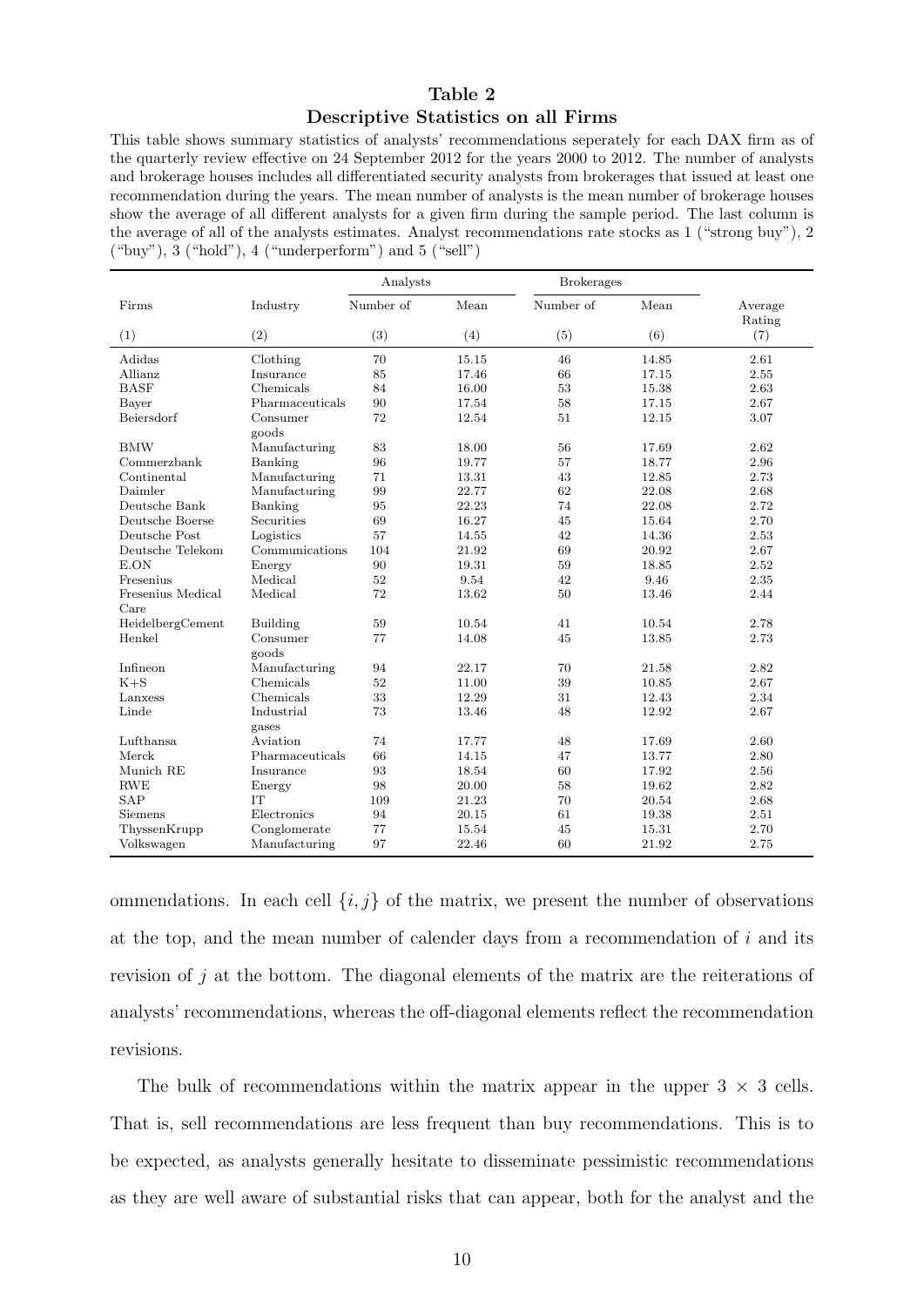# Table 3 Transition Matrix of Analyst Recommendations

Each cell of the matrix presents the number of observations at the top, and the mean calendar days between recommendation changes or reiterations at the bottom. The first row, for example, shows all changes from a recommendation of 1 ("strong buy") to 1, 2 ("buy"), 3 ("hold"), 4 ("underperform") or 5 ("sell"), and totals across the columns. The line entitled "First recommendation" signifies the analysts' initiation of a firm. The diagonal elements of the matrix are the reiterations of analysts' recommendations, whereas the off-diagonal elements represent recommendation revisions.

|                      |              |                |            | To a Recommendation of: |                |        |
|----------------------|--------------|----------------|------------|-------------------------|----------------|--------|
| From a               |              |                |            |                         |                |        |
| Recommendation of:   | $\mathbf{1}$ | $\overline{2}$ | $\sqrt{3}$ | $\overline{4}$          | $\bf 5$        | Total  |
| $\mathbf 1$          | 164          | 388            | 613        | 38                      | 159            | 1,362  |
|                      | 154          | 126            | 140        | 147                     | 135            |        |
| $\overline{2}$       | 449          | 628            | 1,155      | 240                     | $\overline{7}$ | 2,479  |
|                      | 121          | 109            | 132        | 132                     | 185            |        |
| 3                    | 685          | 1,220          | 1,236      | 632                     | 253            | 4,026  |
|                      | 128          | 130            | 74         | 122                     | 124            |        |
| $\overline{4}$       | 42           | 275            | 599        | 365                     | 87             | 1,368  |
|                      | 150          | 128            | 114        | 80                      | 108            |        |
| 5                    | 222          | 16             | 229        | 69                      | 44             | 580    |
|                      | 128          | 142            | 120        | 78                      | 165            |        |
| First recommendation | 481          | 856            | 1,246      | 400                     | 200            | 3,183  |
| Total                | 2,043        | 3,383          | 5,078      | 1,744                   | 750            | 12,998 |
| $%$ of total         | 15.7         | 26.0           | $39.1\,$   | 13.4                    | $5.8\,$        |        |

brokerage firm employing them, in offering those opinions to the public (Barber et al., 2001). Unfavorable stock recommendations may limit or terminate a brokerage firm's present or potential underwriting relationship, therefore, analysts are imposed to offer more optimistic recommendations. Moreover, for the analysts career concerns, an incorrect sell rating is likely to be more risky for his reputation than an incorrect buy rating. This is largely because sell recommendation commonly command much more attention as they are issued less often. Nevertheless, the stock investment recommendations contributing to the firms in our dataset are apparently less biased than suggested by the findings of already existing papers considering U.S. data.<sup>9</sup> Of all the recommendations in the sample 41.7% are buys  $(1 \text{ or } 2)$ ,  $39.1\%$  are holds, whereas  $19.2\%$  constitute sells  $(4)$ or 5). This observation is in line with the distribution of initial recommendations, that are also predominantly optimistic, reflecting again the hesitance of security analysts to

<sup>9</sup>Within the study by Barber et al. (2001), of all the analysts' stock recommendations only 6.5% are sells. Similarly, Loh and Stulz (2011) document underperform and sell recommendations to appear in 7.3%, confirming both the tendency of security analysts to issue more favorable investment potentials.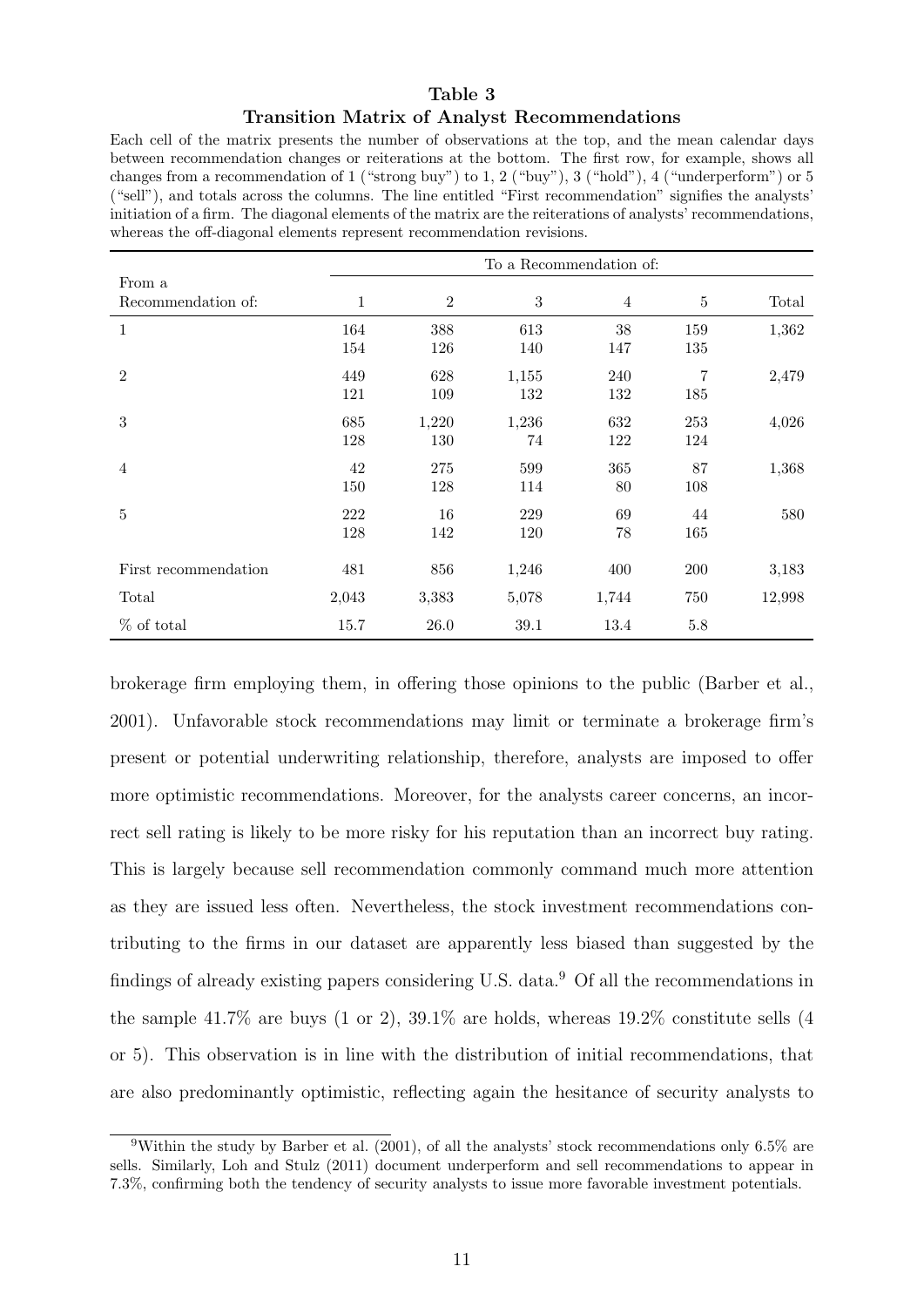offer sell recommendations. Consistent with Loh and Stulz (2011) there is a tendency to revise the analyst recommendations across all ratings into holds. Hold recommendations themselves tend to get reiterated.

The interpretation of hold recommendations is not as clear as buys or sells. Given transaction costs the forecasted price changes generally do not allow an unequivocal course of action. A stock recommended as hold should be remained in the stockholders' portfolio, whereas potential buyers should not react to the analysts recommendation. Thus the existence of transaction costs accounts for that investors should not act in re-balancing their portfolios. Even though analysts do not estimate a number they give an unambiguous course of action, however, the interpretation of this information is up to the user (Elton et al., 1986). The mean time between the initial announcement of a recommendation and its reiteration is 116 days. In contrast analysts' recommendations are revised within 130 days. In contrast, Barber et al. (2001) state a mean time between a recommendation and its reiteration or revision of little less than 300 days or in the low 100-day range, respectively.

Table 4 summarizes all analyst recommendation changes according to the sign and magnitude. Reiterations (rating change of 0) comprehend with 2,437 observations the largest number of recommendations, making up 24.8% of all recommendation changes. Actual recommendation changes are revised largely by one rank  $(-1 \text{ or } +1)$ , comprised of 2,337 upgrades (23.8% of the sample) and 2,262 downgrades (23.0%), respectively. Totally, across all categories the dataset contains more upgrades rather than downgrades and recommendation revisions appear more often than reiterations.

#### 4. Methodology

#### 4.1. Research design

Security analysts generally form expectations about the future stock price updating their prior beliefs continuously by observing new information and decide as to whether they upgrade, downgrade, or make no revision to their investment recommendation of the stock. The analyst downgrades (upgrades) his recommendation if the expected price to some extent falls below (exceeds) the current stock price. Otherwise, the security analyst either reiterates its previous recommendation or does not disseminate any new information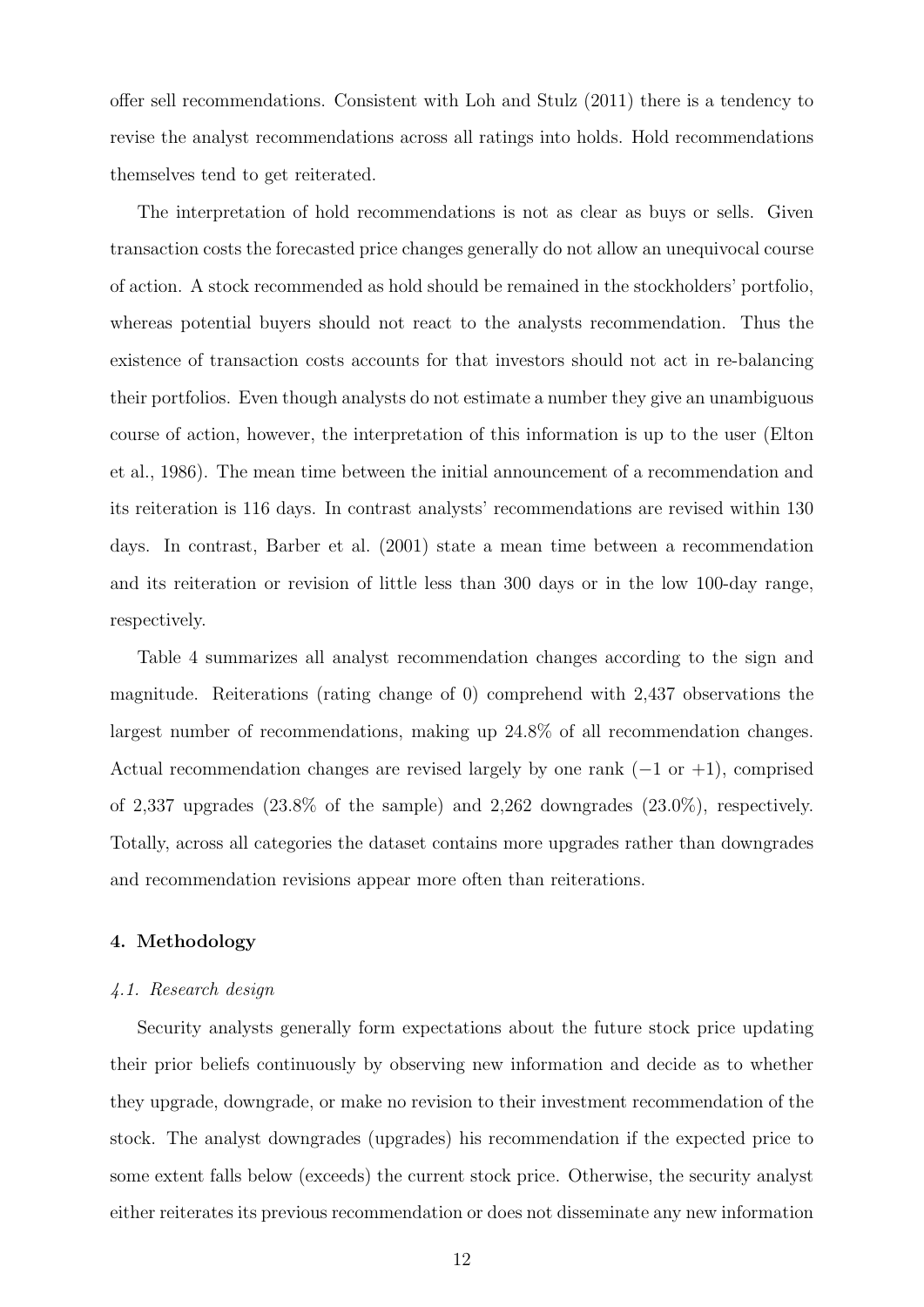## Table 4 Changes in Recommendations

This table shows the number of analysts' recommendations according to the sign and magnitude of the rating change for the years 2000 through 2012. Each recommendation change is computed as an analyst's current rating minus his prior rating. Analysts' initiations are excluded. Recommendation changes lie between −4 and +4. A negative (positive) sign is associated with an upgrade (downgrade). For example, the first row reports all changes from a recommendation of 1 ("strong buy") to 5 ("sell"). Reiterations are indicated by a rating code of 0. The last column gives the frequency percentage of each rating change category.

| Rating change    | Number of observations | Percentage |
|------------------|------------------------|------------|
| $+4$             | 159                    | $1.6\,$    |
| $\rm +3$         | 45                     | 0.5        |
| $\!+2$           | 1,106                  | 11.3       |
| $+1$             | 2,262                  | $23.0\,$   |
| $\boldsymbol{0}$ | 2,437                  | 24.8       |
| $-1$             | 2,337                  | 23.8       |
| $-2$<br>$-3$     | 1,189                  | 12.1       |
|                  | 58                     | 0.6        |
| $-4$             | 222                    | 2.3        |
| Total            | 9,815                  | 100        |

that could be potentially valuable for traders. The analyst is rewarded according to his compensation function. The models of Chen and Jiang (2006) and Jegadeesh and Kim (2010) specify the analysts' compensation as a function of their forecast accuracy given the conventional wisdom that analysts tend to get rewarded for accurate recommendations. However, other factors or even combinations of several criteria are also likely to follow such as career concerns like professional experience or the analysts status in the brokerage house.

The semi-strong form of market efficiency implies that the market is efficient, when fully revealing all publicly available information into prices such that investors should not be able to profit from analyst recommendations by trading on that information. To challenge this hypothesis, we measure market reactions to recommendation revisions based on abnormal stock returns. The abnormal return is defined as the difference between a stock's actual and expected rate of return (Barber and Lyon (1997)).

Assuming an investor who acquires a stock  $i$  at time  $t$  holding a passive investment strategy over a period of  $t + T$ , we adopt T-day buy-and-hold abnormal returns  $BHAR<sub>i</sub>(t, t + T)$  around the analyst recommendations as follows:

$$
BHAR_i(t, t+T) = \prod_t^{t+T} (1 + R_{i,t}) - \prod_t^{t+T} (1 + E(R_{i,t})),
$$
\n(1)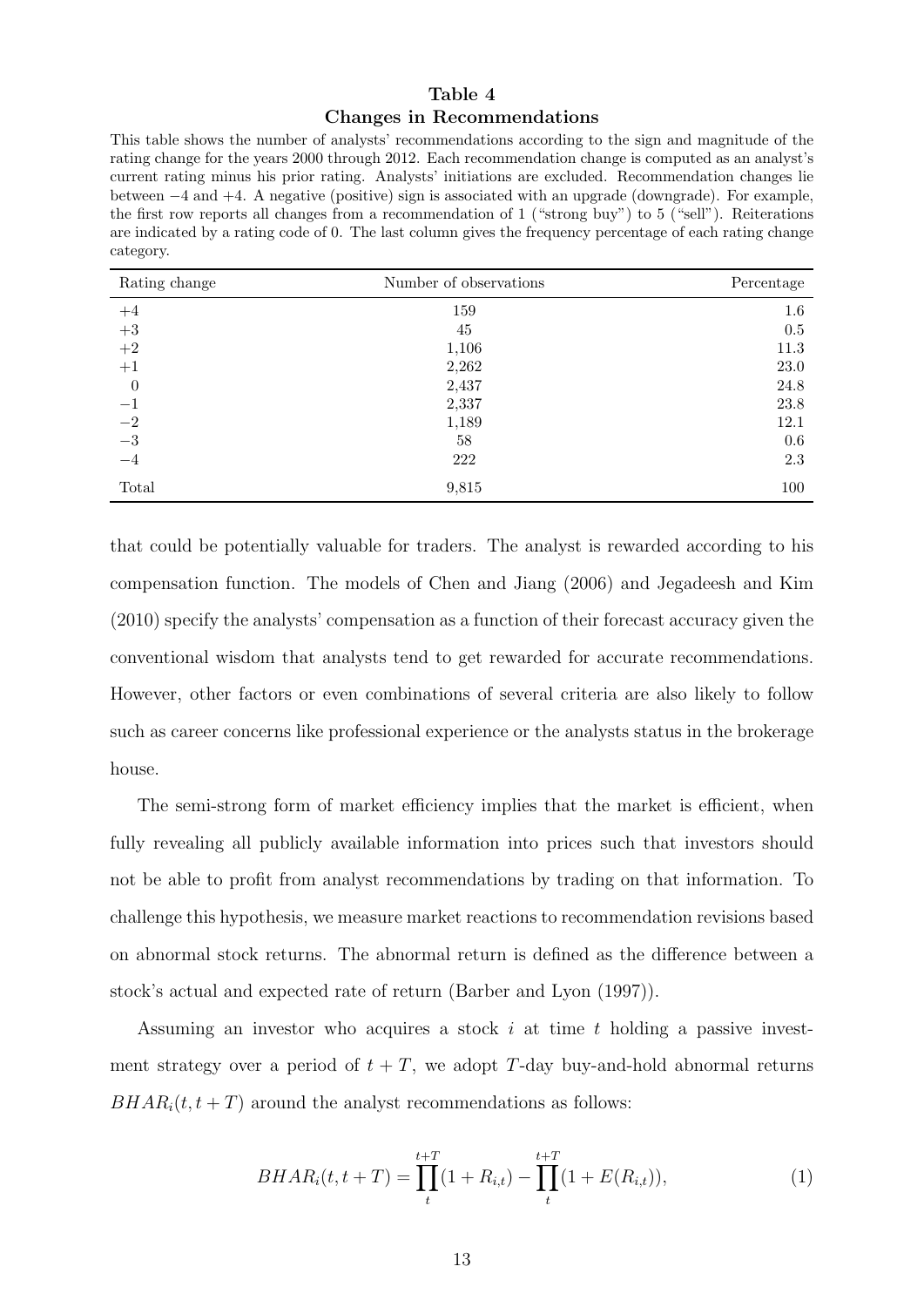where  $R_{i,t}$  denotes the discrete daily raw return of stock i at date t,  $E(R_{i,t})$  signifies the expected rate of return of the same stock. Day 0 is the revision and reiteration date, and the analysts' first recommendation announcement day, respectively. We analyze the market reactions to these different types of recommendation changes at the announcement day (a length of two or three days, respectively), and from one month before up to six months after the event. By assuming an efficient market no significant price reactions are to be expected prior to the event time. However, there is a chance that the market anticipates the upcoming information having already an impact on stock price changes. In addition, also insiders who gain access to the analysts forecasts prior to the announcement day could potentially move the security prices. Analyzing the information content only at the recommendation announcement day would leave out these effects. The same holds for the period after the event. If market participants will need some time to react to recommendation revisions, either because they gain access to the analysts' recommendations only after a couple of days, or due to impractical reasons engaging in a timely manner, there may be a delay in market response. Moreover, we could also observe potential stock price reverse reactions that may arise from overvaluing (undervaluing) the recommendations' information.

#### 4.2. Abnormal returns

To determine a stock's i expected return  $E(R_{i,t})$  to calculate abnormal returns with respect to analysts' recommendations, we employ the theoretical framework of the Capital Asset Pricing Model (CAPM) as follows:

$$
E(R_{i,t}) = R_{f,t} + \hat{\beta}_{i,t}(R_{m,t} - R_{f,t}),
$$
\n(2)

where  $R_{f,t}$  is the day t return on the German treasury bill having ten years until maturity,  $\hat{\beta}_{i,t}$  is the estimated market beta and  $R_{m,t}$  is the day t return on the CDAX market index.

For the market beta, we design a sufficiently large estimation window determining a length of one year or 250 trading days, respectively. That gives us stable parameters for our asset pricing model. Furthermore, the estimation period is set at a distance of one month or 21 trading days, respectively, to changes in recommendations preventing the model parameters to include potential influences due to anticipated information. Figure 1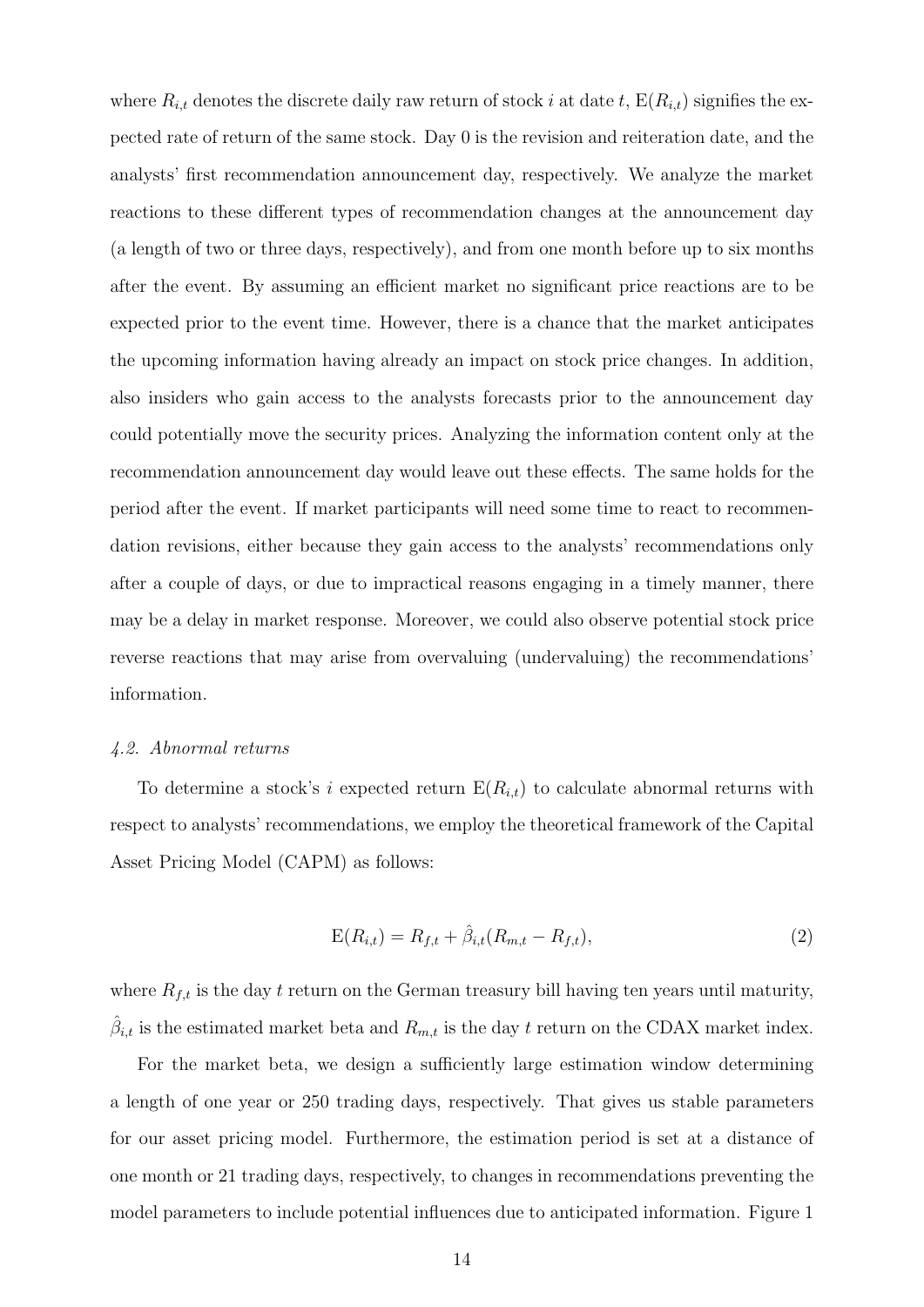

Figure 1. Estimate of the market beta and testing horizon. This figure presents the timeline for the time-series regression, and the analyst recommendations event period at a glance. The length of the estimation period is set to a calendar year ranges from  $T_{-1}$  to  $T_{-2}$ , whereas stock price changes following analysts recommendations are tested across various horizons from  $t = -21$  to  $t = 126$ . Additionally, the estimation period is set at a distance of one month or 21 trading days, respectively, to changes in recommendations shown as  $t = -21$  to  $T_{-1}$ . For example, this figure shows of how to estimate the market beta at time  $t = -21$ . Estimating beta at the announcement date would shift the estimation window and distance in between to the right by 21 trading days. Day 0 is the revision and reiteration date and the analysts first recommendation announcement, respectively, to be publicly available. The dashed line within the event period represents the entire testing horizon. For further research, to take a more investor-orientated perspective, the testing period then is reduced to the solid line ranging from  $t = -1$ to  $t = 1$ .

illustrates the relationship between the event period issuing the analyst recommendations and the estimation window for the market beta.

To test whether abnormal returns differ significantly from zero  $(H_0 : \overline{BHAR_{t,t+T}} = 0$ vs.  $H_1 : \overline{BHAR_{t,t+T}} \neq 0$ , we employ cross-sectional t-statistics. First, we compute T-day buy-and-hold mean returns over  $n$  numbers of analyst recommendations as

$$
\overline{BHAR_{t,t+T}} = \frac{1}{n} \sum_{i=1}^{n} BHAR_{t,t+T}.
$$
\n(3)

The parametric *t*-statistics, then, are formally given by Saens and Sandoval (2005):

$$
t_{BHAR} = \overline{BHAR_{t,t+T}}/\sigma(BHAR_{t,t+T}),\tag{4}
$$

with

$$
\sigma(BHAR_{t,t+T}) = \sqrt{\frac{1}{n(n-1)}\sum_{i=1}^{n} (BHAR_{t,t+T} - \frac{1}{n}\sum_{i=1}^{n} BHAR_{t,t+T})^{2}},
$$
(5)

where  $\overline{BHAR_{t,t+T}}$  is the average buy-and-hold abnormal return formed into groups of different types of recommendation changes and  $\sigma(BHAR_{t,t+T})$  denotes the cross-sectional standard deviation.<sup>10</sup>

 $10$ The cross-sectional t-test assumes that the abnormal returns are independent and identically distributed. Brown and Warner (1985) show that even for relatively small samples of size 50, the abnormal returns are close to normal. The significance of t-statistics, therefore, is not affected even though using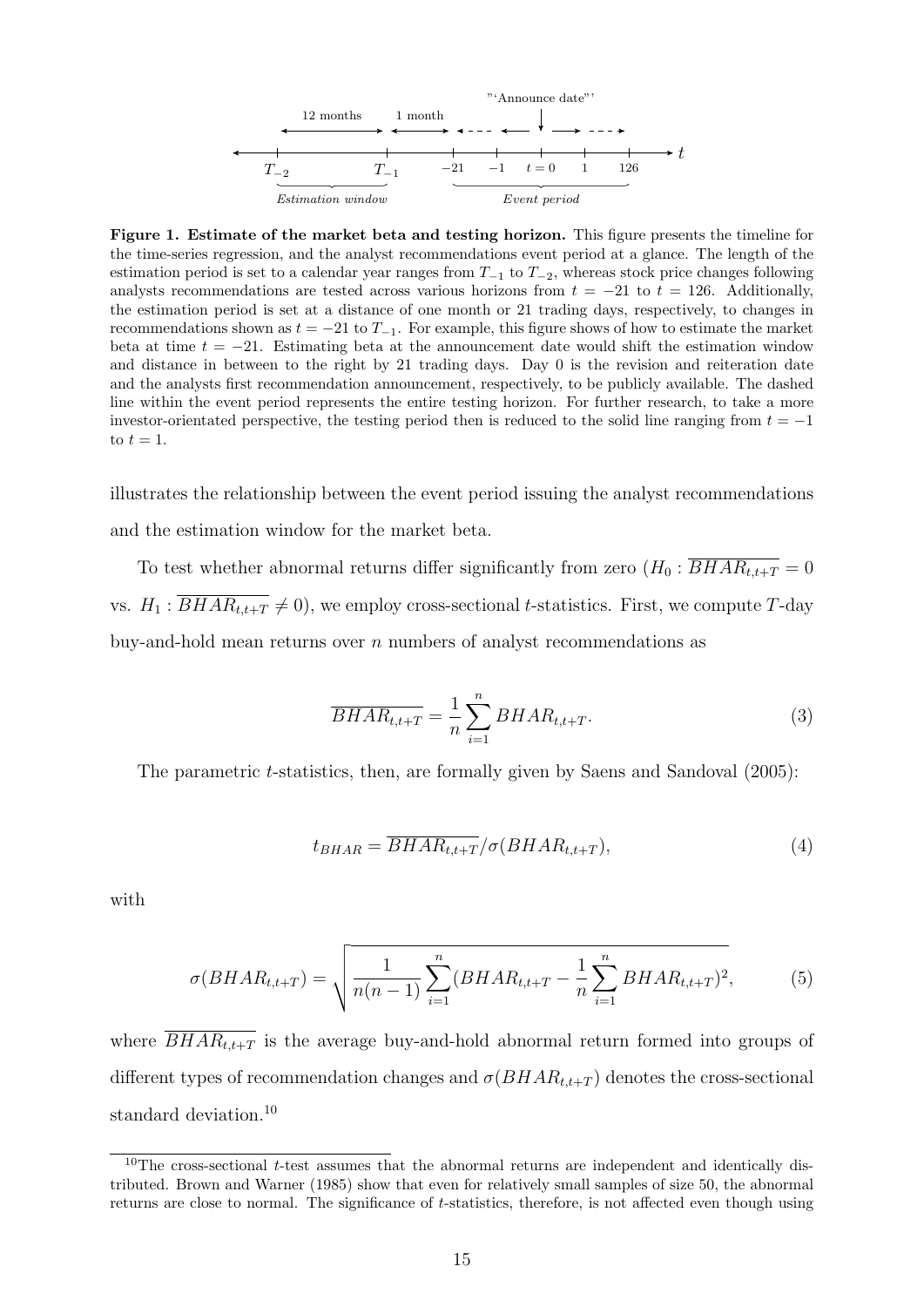For robustness-check purposes, we have additionally considered various multi-factors models to estimate expected returns. For German data, the literature is inconclusive which asset pricing model should be preferred, pointing out the differences across the stocks and strong sensitivity to data choice (Artmann et al., 2012; Brueckner et al., 2012). Beside the well known three factor model by Fama and French (1993) and four factor extension by Carhart (1997), for every in-sample we used recursive model selection approach based on AkaIke information criterion (AIC), starting wit the following model:

$$
R_{i,t} = R_{f,t} + \beta_{i,t} MRP_t + s_{i,t} SMB_t + h_{i,t} HML_t + w_{i,t} WML_t + \epsilon_i t,\tag{6}
$$

where  $R_{f,t}$  is the day t risk free return,  $\beta_{i,t}$ ,  $s_{i,t}$ ,  $h_{i,t}$ ,  $w_{i,t}$  are regression coefficients. HML, SMB and WML are based on Brueckner et al. (2014).The best model based on AIC for a given in-sample period is used to calculate the next period expected return.

Generally, the results allow for a very similar interpretation as the evidence based on CAPM. However, especially in the second half of the sample, multi-factor models tend to overestimate the CAPM expected returns. This fact leads to a clear pattern in the abnormal returns, which exhibit a negative trend in the second half of the sample creating significantly negative abnormal returns for the analyzed stocks. Additionally, a simple analysis of forecasting accuracy based on mean squared error (MSE) and mean absolute error (MAE) show slightly better average forecasting performance of CAPM for most of the analyzed stocks in the sample. Because the focus of this paper is not the forecasting power of asset pricing model, but the economic value of the financial analysts' recommendations, we omit the presentation of the results for various multi-factor models. The results are available upon request.

#### 5. Empirical Tests

#### 5.1. Market Reactions to Recommendation Changes

To assess whether investors profit from security analysts' recommendations we investigate empirical evidence on stock price reactions following recommendation revisions. We

daily return data exhibits a distribution of abnormal returns to be fat-tailed deviating from normality Brown and Warner (1985).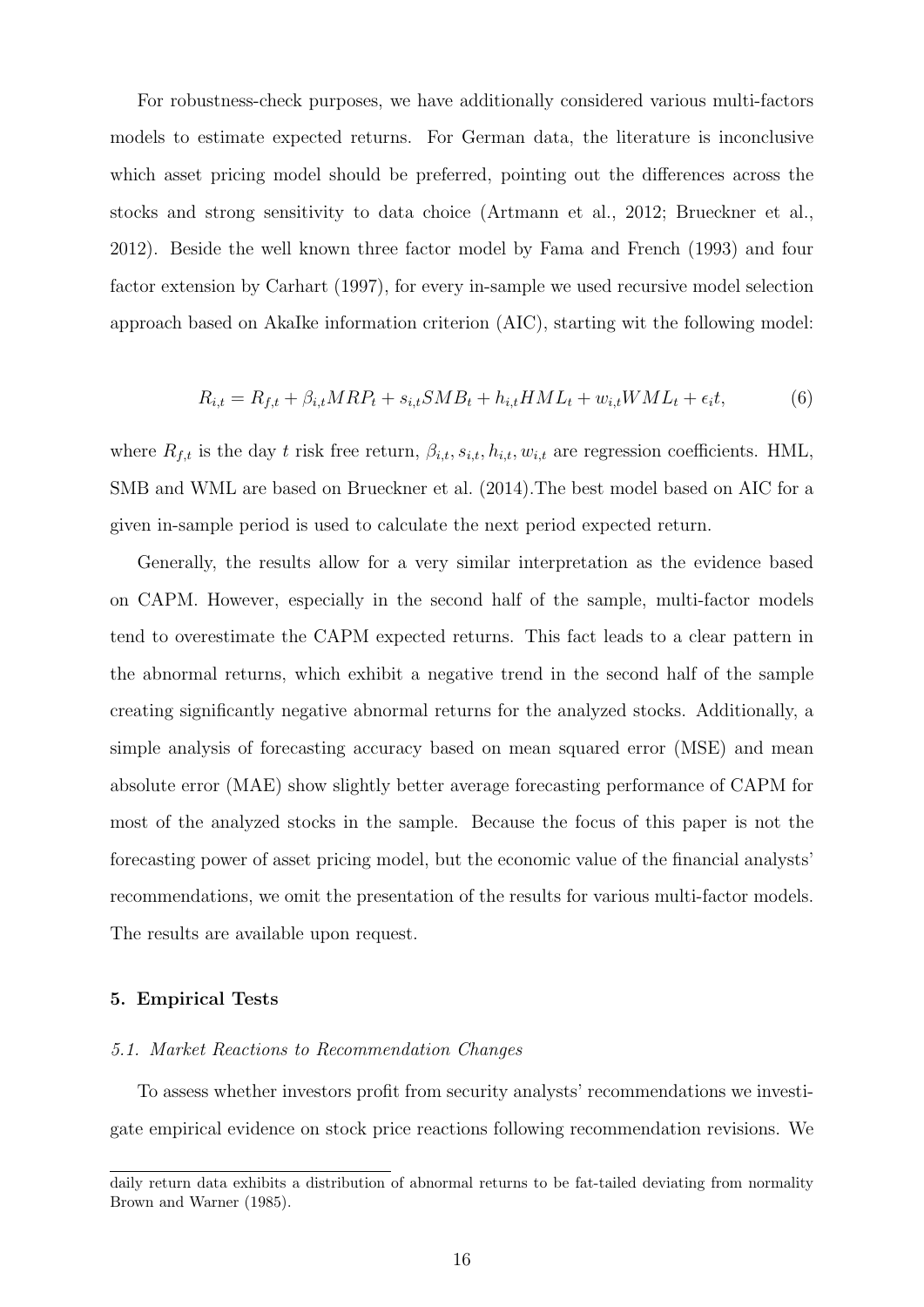assume an investor who acquires a stock one month prior to a change in recommendation holding a long-term investment strategy over the entire observation period. This allows us to determine to what extent market and at what time prices tend respond to publicly available information.

Table 5 presents average buy-and-hold abnormal stock returns over various horizons on different types of changes in analysts' recommendations. Day 0 is the revision and reiteration date, and the analysts first recommendation announcement day, respectively, on which the information can be publicly accessed by traders. The further days in the column headings reflect the number of trading days relative to the recommendation event date.

The average abnormal stock return on the recommendation announcement date is 0.727% for all upgrades and −0.678% for all downgrades. In contrast, reiterations are by far less influential on stock prices and do not show statistical significance over any horizon. This strongly indicates that reiterations are clearly uninformative in terms of abnormal returns. These results are in line with previous studies that analyze the impact of analyst forecasts on security returns.

Average market reactions following recommendation revisions are, as expected, strongest at the announcement day. The abnormal stock returns are significantly different from zero at the 1% level. Also, the market anticipates a somewhat large part of favorable recommendation changes also one day prior to the revision date exhibiting an abnormal gross return of 0.410% before even almost doubled at the day of the revision.

Table 5 also presents abnormal returns seperately for recommendation downgrades, and upgrades of different magnitude. Recommendation upgrades that skip at least two ranks do not show statistical significance over any horizon, which however, might be related to relatively small observation sizes. A recommendation change by two levels is accompanied by an average abnormal stock return of 0.977% at the revision date, whereas an optimistic stock revision by only one level exhibits a return of 0.632%. Similar results are obtained with respect to negative recommendation changes. A change in recommendation from 1 ("strong buy") to 5 ("sell") yields a return of −2.406% at the recommendation event date. In contrast, a recommendation downgrade that do not skip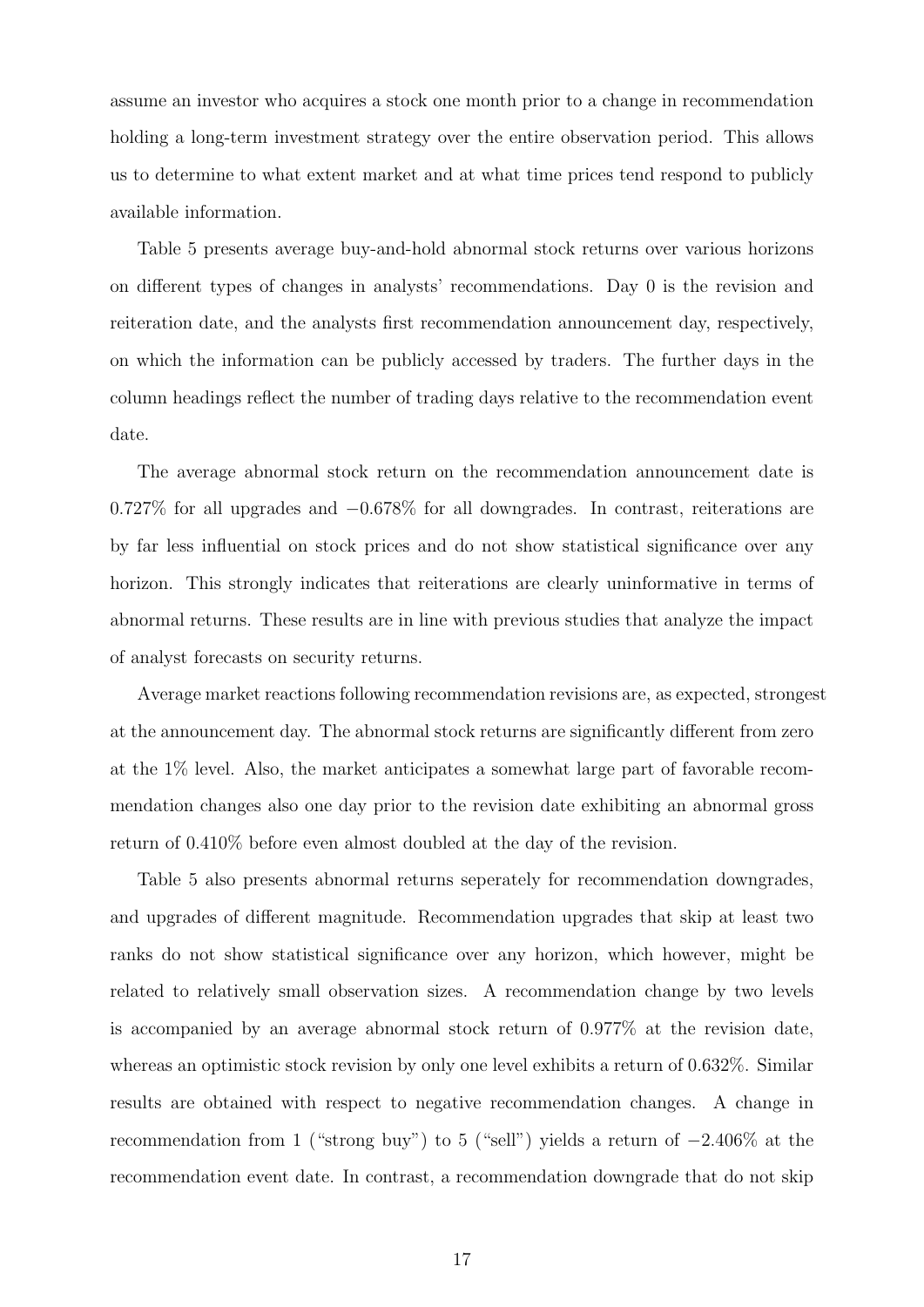Table 5<br>Average compound Stock Returns over various horizons Average compound Stock Returns over various horizons

This table shows geometrically compounded mean abnormal returns (in  $\%$ ) across all firms before and after the recommendation change day. The abnormal return is the difference between a stock's actual and expected rate of return. The returns that are significant at least at a level of  $5\%$  are shown in bold, i.e. absolute critical value of *t*-statistics greater than 1.96. t-statistics, estimated using a cross-sectional test, are shown below the returns. Each t-statistic relates to the hypothesis that the mean abnormal return is equal to zero. Day 0 is the revision date and the other days in the column headings are the number of trading days relative to the recommendation event date. Recommendation upgrades, and downgrades are further classified according to the magnitude of the rating change. For example, favorable recommendation This table shows geometrically compounded mean abnormal returns (in %) across all firms before and after the recommendation change day. The abnormal return is changes that skip two ranks reports all changes from a recommendation of 3 ("hold") to 1 ("strong buy"), 4 ("underperform") to 2 ("buy") or 5 ("sell") to 3 ("hold"). the difference between a stock's actual and expected rate of return. The returns that are significant at least at a level of 5% are shown in bold, i.e. absolute critical value of t-statistics greater than 1.96. t-statistics, estimated using a cross-sectional test, are shown below the returns. Each t-statistic relates to the hypothesis that the mean abnormal return is equal to zero. Day 0 is the revision date and the other days in the column headings are the number of trading days relative to the recommendation event date. Recommendation upgrades, and downgrades are further classified according to the magnitude of the rating change. For example, favorable recommendation changes that skip two ranks reports all changes from a recommendation of 3 ("hold") to 1 ("strong buy"), 4 ("underperform") to 2 ("buy") or 5 ("sell") to 3 ("hold"). N is the number of observations. The sample period is from January 2000 to September 2012. is the number of observations. The sample period is from January 2000 to September 2012.

|                       |                 |                         |               |                            |                                                                                                                                                                                                                                                                                                                                                  | Number of Trading Days Relative to Recommendation Event Day                                                                                                                                                                                              |                                                                                                                                                                                                                                                                                                                                    |                                                                                                                                                                                                                                                                                                                                               |                                                                                                                                                                                                                                                                                                                                    |                                                                                                                                                                                                                                                                                                                                    |
|-----------------------|-----------------|-------------------------|---------------|----------------------------|--------------------------------------------------------------------------------------------------------------------------------------------------------------------------------------------------------------------------------------------------------------------------------------------------------------------------------------------------|----------------------------------------------------------------------------------------------------------------------------------------------------------------------------------------------------------------------------------------------------------|------------------------------------------------------------------------------------------------------------------------------------------------------------------------------------------------------------------------------------------------------------------------------------------------------------------------------------|-----------------------------------------------------------------------------------------------------------------------------------------------------------------------------------------------------------------------------------------------------------------------------------------------------------------------------------------------|------------------------------------------------------------------------------------------------------------------------------------------------------------------------------------------------------------------------------------------------------------------------------------------------------------------------------------|------------------------------------------------------------------------------------------------------------------------------------------------------------------------------------------------------------------------------------------------------------------------------------------------------------------------------------|
| Recommendation change |                 | $\overline{\mathsf{X}}$ | $\frac{1}{2}$ | $\tilde{ }$                | $\vec{1}$                                                                                                                                                                                                                                                                                                                                        | 0                                                                                                                                                                                                                                                        |                                                                                                                                                                                                                                                                                                                                    | 2                                                                                                                                                                                                                                                                                                                                             | $\overline{21}$                                                                                                                                                                                                                                                                                                                    | 126                                                                                                                                                                                                                                                                                                                                |
| Upgrades              | Дl              | 3.806                   |               |                            |                                                                                                                                                                                                                                                                                                                                                  |                                                                                                                                                                                                                                                          |                                                                                                                                                                                                                                                                                                                                    |                                                                                                                                                                                                                                                                                                                                               |                                                                                                                                                                                                                                                                                                                                    | 1.449                                                                                                                                                                                                                                                                                                                              |
|                       |                 |                         |               |                            | $0.410$<br>2.491                                                                                                                                                                                                                                                                                                                                 |                                                                                                                                                                                                                                                          |                                                                                                                                                                                                                                                                                                                                    |                                                                                                                                                                                                                                                                                                                                               |                                                                                                                                                                                                                                                                                                                                    |                                                                                                                                                                                                                                                                                                                                    |
|                       | $\overline{1}$  | 222                     |               |                            |                                                                                                                                                                                                                                                                                                                                                  |                                                                                                                                                                                                                                                          |                                                                                                                                                                                                                                                                                                                                    |                                                                                                                                                                                                                                                                                                                                               |                                                                                                                                                                                                                                                                                                                                    |                                                                                                                                                                                                                                                                                                                                    |
|                       |                 |                         |               |                            |                                                                                                                                                                                                                                                                                                                                                  |                                                                                                                                                                                                                                                          |                                                                                                                                                                                                                                                                                                                                    |                                                                                                                                                                                                                                                                                                                                               |                                                                                                                                                                                                                                                                                                                                    |                                                                                                                                                                                                                                                                                                                                    |
|                       | $\tilde{c}$     | $\frac{8}{3}$           |               |                            |                                                                                                                                                                                                                                                                                                                                                  |                                                                                                                                                                                                                                                          |                                                                                                                                                                                                                                                                                                                                    |                                                                                                                                                                                                                                                                                                                                               |                                                                                                                                                                                                                                                                                                                                    |                                                                                                                                                                                                                                                                                                                                    |
|                       |                 |                         |               |                            |                                                                                                                                                                                                                                                                                                                                                  |                                                                                                                                                                                                                                                          |                                                                                                                                                                                                                                                                                                                                    |                                                                                                                                                                                                                                                                                                                                               |                                                                                                                                                                                                                                                                                                                                    |                                                                                                                                                                                                                                                                                                                                    |
|                       | $\overline{a}$  | 1,189                   |               |                            | $\begin{array}{c} 0.169 \\ 0.295 \\ 0.513 \\ 0.394 \\ 0.332 \\ 0.132 \\ 0.269 \\ 1.384 \\ 1.384 \\ \end{array}$                                                                                                                                                                                                                                  | 0.737<br>4.41366<br>4.66366<br>5.790<br>5.790<br>5.790<br>5.627<br>5.632<br>5.092                                                                                                                                                                        | $\begin{array}{l} \textbf{0.869} \\ 5.008 \\ 0.634 \\ 0.100 \\ 1.133 \\ 1.133 \\ 0.034 \\ 1.133 \\ 0.039 \\ \textbf{0.739} \end{array}$                                                                                                                                                                                            | $\begin{array}{r} 0.879 \\ 4.987 \\ 0.366 \\ 1.367 \\ 1.589 \\ 1.1997 \\ 1.131 \\ 1.097 \\ 1.131 \\ 0.734 \end{array}$                                                                                                                                                                                                                        | $\begin{array}{l} 1.258 \\ 1.286 \\ 5.286 \\ 0.91 \\ 0.960 \\ 0.335 \\ 1.389 \\ 2.948 \\ 1.197 \\ 1.197 \\ \end{array}$                                                                                                                                                                                                            | $\begin{array}{l} 2.907 \\ 3.840 \\ 7.562 \\ 7.727 \\ 1.123 \\ 1.342 \\ 1.343 \\ 2.087 \end{array}$                                                                                                                                                                                                                                |
|                       |                 |                         |               |                            |                                                                                                                                                                                                                                                                                                                                                  |                                                                                                                                                                                                                                                          |                                                                                                                                                                                                                                                                                                                                    |                                                                                                                                                                                                                                                                                                                                               |                                                                                                                                                                                                                                                                                                                                    |                                                                                                                                                                                                                                                                                                                                    |
|                       | ī               | 2,337                   |               |                            |                                                                                                                                                                                                                                                                                                                                                  |                                                                                                                                                                                                                                                          |                                                                                                                                                                                                                                                                                                                                    |                                                                                                                                                                                                                                                                                                                                               |                                                                                                                                                                                                                                                                                                                                    |                                                                                                                                                                                                                                                                                                                                    |
|                       |                 |                         |               |                            |                                                                                                                                                                                                                                                                                                                                                  | 3.253                                                                                                                                                                                                                                                    | 3.668                                                                                                                                                                                                                                                                                                                              | 3.581                                                                                                                                                                                                                                                                                                                                         | 4.180                                                                                                                                                                                                                                                                                                                              |                                                                                                                                                                                                                                                                                                                                    |
| Downgrades            | $\overline{AB}$ | 3,572                   |               |                            |                                                                                                                                                                                                                                                                                                                                                  | $-0.678$                                                                                                                                                                                                                                                 | $-0.849$                                                                                                                                                                                                                                                                                                                           | $-0.893$                                                                                                                                                                                                                                                                                                                                      | $-1.435$                                                                                                                                                                                                                                                                                                                           |                                                                                                                                                                                                                                                                                                                                    |
|                       |                 |                         |               |                            |                                                                                                                                                                                                                                                                                                                                                  |                                                                                                                                                                                                                                                          |                                                                                                                                                                                                                                                                                                                                    |                                                                                                                                                                                                                                                                                                                                               |                                                                                                                                                                                                                                                                                                                                    |                                                                                                                                                                                                                                                                                                                                    |
|                       | $+4$            | 159                     |               |                            |                                                                                                                                                                                                                                                                                                                                                  |                                                                                                                                                                                                                                                          |                                                                                                                                                                                                                                                                                                                                    |                                                                                                                                                                                                                                                                                                                                               |                                                                                                                                                                                                                                                                                                                                    |                                                                                                                                                                                                                                                                                                                                    |
|                       |                 |                         |               |                            |                                                                                                                                                                                                                                                                                                                                                  |                                                                                                                                                                                                                                                          |                                                                                                                                                                                                                                                                                                                                    |                                                                                                                                                                                                                                                                                                                                               |                                                                                                                                                                                                                                                                                                                                    |                                                                                                                                                                                                                                                                                                                                    |
|                       | $\widetilde{ }$ | 45                      |               |                            |                                                                                                                                                                                                                                                                                                                                                  |                                                                                                                                                                                                                                                          |                                                                                                                                                                                                                                                                                                                                    |                                                                                                                                                                                                                                                                                                                                               |                                                                                                                                                                                                                                                                                                                                    |                                                                                                                                                                                                                                                                                                                                    |
|                       |                 |                         |               |                            |                                                                                                                                                                                                                                                                                                                                                  |                                                                                                                                                                                                                                                          |                                                                                                                                                                                                                                                                                                                                    |                                                                                                                                                                                                                                                                                                                                               |                                                                                                                                                                                                                                                                                                                                    |                                                                                                                                                                                                                                                                                                                                    |
|                       | $+2$            | 1,106                   |               |                            |                                                                                                                                                                                                                                                                                                                                                  |                                                                                                                                                                                                                                                          |                                                                                                                                                                                                                                                                                                                                    |                                                                                                                                                                                                                                                                                                                                               |                                                                                                                                                                                                                                                                                                                                    |                                                                                                                                                                                                                                                                                                                                    |
|                       |                 |                         |               |                            |                                                                                                                                                                                                                                                                                                                                                  |                                                                                                                                                                                                                                                          |                                                                                                                                                                                                                                                                                                                                    |                                                                                                                                                                                                                                                                                                                                               |                                                                                                                                                                                                                                                                                                                                    |                                                                                                                                                                                                                                                                                                                                    |
|                       | $\overline{+}$  | 2,262                   |               |                            | $\begin{array}{c} 466 \\ -1495 \\ -1493 \\ -1593 \\ -1594 \\ -1594 \\ -1594 \\ -1594 \\ -1594 \\ -1594 \\ -1594 \\ -1594 \\ -1593 \\ -1593 \\ -1003 \\ -1003 \\ -1003 \\ -1003 \\ -1003 \\ -1003 \\ -1003 \\ -1003 \\ -1003 \\ -1003 \\ -1003 \\ -1003 \\ -1003 \\ -1003 \\ -1003 \\ -1003 \\ -1003 \\ -1003 \\ -1003 \\ -1003 \\ -1003 \\ -100$ | $\begin{array}{l} 2296888888888888887\\ 24032888888888887\\ 2540323888888888887\\ 25403238888888888\\ 254032388888888\\ 254032888888\\ 2540388888\\ 25403888\\ 2540388\\ 2540388\\ 2540388\\ 254038\\ 254038\\ 254038\\ 254038\\ 254038\\ 254038\\ 2540$ | $\begin{array}{r} -4.838 \\ -2.589 \\ -2.830 \\ -3.658 \\ -3.654 \\ -3.654 \\ -1.783 \\ -1.783 \\ -1.733 \\ -1.733 \\ -1.703 \\ -1.333 \\ -1.71 \\ -1.733 \\ -1.71 \\ -1.771 \\ -1.771 \\ -1.771 \\ -1.771 \\ -1.771 \\ -1.771 \\ -1.771 \\ -1.771 \\ -1.771 \\ -1.771 \\ -1.771 \\ -1.771 \\ -1.771 \\ -1.771 \\ -1.771 \\ -1.77$ | $\begin{array}{r} -4.929 \\ -2.848 \\ -2.957 \\ -3.521 \\ -3.521 \\ -1.681 \\ -1.681 \\ -1.681 \\ -1.681 \\ -1.60 \\ -1.61 \\ -1.61 \\ -1.61 \\ -1.61 \\ -1.61 \\ -1.61 \\ -1.61 \\ -1.61 \\ -1.61 \\ -1.61 \\ -1.61 \\ -1.61 \\ -1.61 \\ -1.61 \\ -1.61 \\ -1.61 \\ -1.61 \\ -1.61 \\ -1.61 \\ -1.61 \\ -1.61 \\ -1.61 \\ -1.61 \\ -1.61 \\$ | $\begin{array}{r} -5.831 \\ -3.261 \\ -3.374 \\ -5.884 \\ -6.311 \\ -1.135 \\ -1.132 \\ -1.321 \\ -1.333 \\ -1.334 \\ -1.334 \\ -1.334 \\ -1.334 \\ -1.334 \\ -1.334 \\ -1.334 \\ -1.334 \\ -1.334 \\ -1.334 \\ -1.334 \\ -1.334 \\ -1.334 \\ -1.334 \\ -1.334 \\ -1.334 \\ -1.334 \\ -1.334 \\ -1.334 \\ -1.334 \\ -1.334 \\ -1.$ | $\begin{array}{r} -0.784 \\ -1.410 \\ -1.530 \\ -0.530 \\ -0.163 \\ -0.163 \\ -0.163 \\ -0.163 \\ -0.163 \\ -0.047 \\ -0.040 \\ -0.040 \\ -0.040 \\ -0.040 \\ -0.040 \\ -0.040 \\ -0.040 \\ -0.040 \\ -0.040 \\ -0.040 \\ -0.040 \\ -0.040 \\ -0.040 \\ -0.040 \\ -0.040 \\ -0.040 \\ -0.040 \\ -0.040 \\ -0.040 \\ -0.040 \\ -0.$ |
|                       |                 |                         |               |                            |                                                                                                                                                                                                                                                                                                                                                  |                                                                                                                                                                                                                                                          |                                                                                                                                                                                                                                                                                                                                    |                                                                                                                                                                                                                                                                                                                                               |                                                                                                                                                                                                                                                                                                                                    |                                                                                                                                                                                                                                                                                                                                    |
| First recommendation  | All             | 3,183                   |               |                            |                                                                                                                                                                                                                                                                                                                                                  |                                                                                                                                                                                                                                                          |                                                                                                                                                                                                                                                                                                                                    |                                                                                                                                                                                                                                                                                                                                               |                                                                                                                                                                                                                                                                                                                                    |                                                                                                                                                                                                                                                                                                                                    |
|                       |                 |                         |               |                            |                                                                                                                                                                                                                                                                                                                                                  |                                                                                                                                                                                                                                                          |                                                                                                                                                                                                                                                                                                                                    |                                                                                                                                                                                                                                                                                                                                               |                                                                                                                                                                                                                                                                                                                                    | 4.215                                                                                                                                                                                                                                                                                                                              |
|                       | Buys            | 1,337                   |               |                            |                                                                                                                                                                                                                                                                                                                                                  |                                                                                                                                                                                                                                                          |                                                                                                                                                                                                                                                                                                                                    |                                                                                                                                                                                                                                                                                                                                               |                                                                                                                                                                                                                                                                                                                                    |                                                                                                                                                                                                                                                                                                                                    |
|                       |                 |                         |               |                            | $0.120$<br>$0.545$                                                                                                                                                                                                                                                                                                                               |                                                                                                                                                                                                                                                          |                                                                                                                                                                                                                                                                                                                                    |                                                                                                                                                                                                                                                                                                                                               |                                                                                                                                                                                                                                                                                                                                    |                                                                                                                                                                                                                                                                                                                                    |
|                       | Holds           | 1,246                   |               |                            | $-0.006$                                                                                                                                                                                                                                                                                                                                         | $-0.195$                                                                                                                                                                                                                                                 |                                                                                                                                                                                                                                                                                                                                    | $\begin{array}{c} 0.365 \\ 1.529 \\ -0.322 \end{array}$                                                                                                                                                                                                                                                                                       | $\begin{array}{c} 0.175 \\ 0.478 \\ 0.014 \end{array}$                                                                                                                                                                                                                                                                             |                                                                                                                                                                                                                                                                                                                                    |
|                       |                 |                         |               |                            |                                                                                                                                                                                                                                                                                                                                                  | $-0.742$                                                                                                                                                                                                                                                 | $\begin{array}{c} \textbf{0.497} \\ 2.131 \\ -0.333 \\ -1.241 \end{array}$                                                                                                                                                                                                                                                         | $-1.159$<br>$-0.927$                                                                                                                                                                                                                                                                                                                          | 0.036                                                                                                                                                                                                                                                                                                                              | $2.005$<br>$2.886$<br>$3.112$<br>$3.774$                                                                                                                                                                                                                                                                                           |
|                       | Sells           | 600                     |               | $-0.449$                   | $-0.025$<br>$-0.592$<br>$-1.288$                                                                                                                                                                                                                                                                                                                 | $-0.958$                                                                                                                                                                                                                                                 | $\begin{array}{r} -1.121 \\ -2.217 \\ 0.255 \\ 1.474 \end{array}$                                                                                                                                                                                                                                                                  |                                                                                                                                                                                                                                                                                                                                               | $-1.554$                                                                                                                                                                                                                                                                                                                           | 0.028                                                                                                                                                                                                                                                                                                                              |
|                       |                 |                         |               |                            |                                                                                                                                                                                                                                                                                                                                                  |                                                                                                                                                                                                                                                          |                                                                                                                                                                                                                                                                                                                                    | $-1.787$                                                                                                                                                                                                                                                                                                                                      | $-2.397$                                                                                                                                                                                                                                                                                                                           | 0.024                                                                                                                                                                                                                                                                                                                              |
| Reiterations          |                 | 2,437                   |               | $-0.989$<br>0.255<br>1.604 | $0.209$<br>1.299                                                                                                                                                                                                                                                                                                                                 | $\frac{-2.012}{0.224}$<br>1.355                                                                                                                                                                                                                          |                                                                                                                                                                                                                                                                                                                                    | $0.280$<br>$1.553$                                                                                                                                                                                                                                                                                                                            | $0.074$<br>$0.283$                                                                                                                                                                                                                                                                                                                 | $-0.205$<br>$-0.356$                                                                                                                                                                                                                                                                                                               |
|                       |                 |                         |               |                            |                                                                                                                                                                                                                                                                                                                                                  |                                                                                                                                                                                                                                                          |                                                                                                                                                                                                                                                                                                                                    |                                                                                                                                                                                                                                                                                                                                               |                                                                                                                                                                                                                                                                                                                                    |                                                                                                                                                                                                                                                                                                                                    |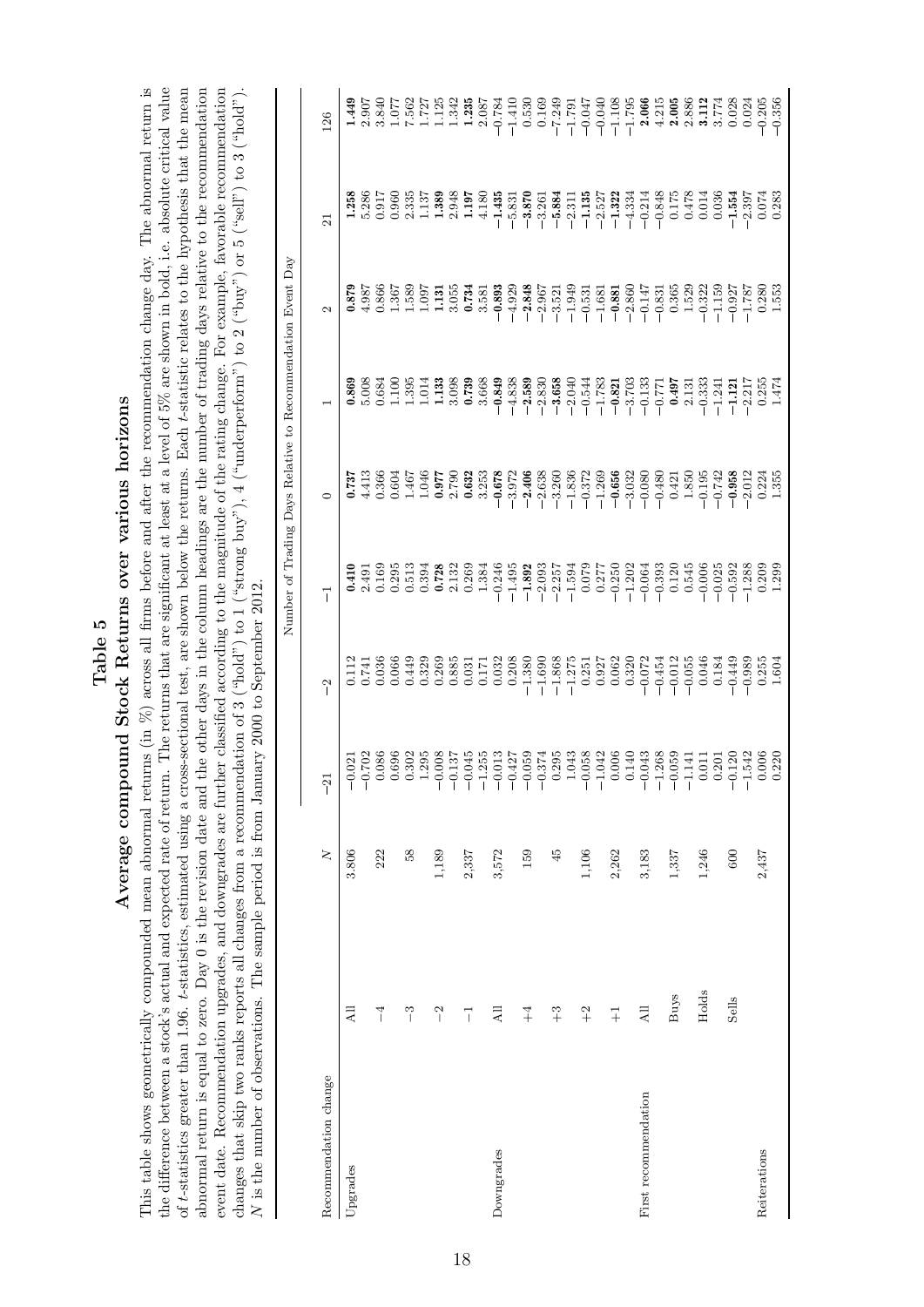a rank is associated with a significantly negative return of  $-0.656\%$ . Thus, the findings suggest that recommendation revisions of higher magnitude are, in general, accompanied also by stronger market reactions.

Analyzing all initiations of stock coverage seperately, they do not exhibit significant returns as buy and sell recommendations effects get reversed. Stock prices respond to newly added buy recommendations (rating of 1 or 2) one day after the announcement, whereas new sell recommendations  $(4 \text{ or } 5)$  appear in market prices at the analysts' initiation day. The average abnormal return associated with a sell (buy) rating is roughly 1% (0.497%). Hold recommendations do not show statistical significance, although the market reaction results in declining stock prices.

Figure 2 illustrates market reactions following all changes and initiations of analysts' stock recommendations. Up to one month prior to the recommendation average buyand-hold abnormal returns are not reliably greater than zero. The compound return, thereafter, steadily increases to 1.449% by the end of the sixth month for recommendation upgrades and decreases to −1.435% by the end of the first month for downgrades. Nevertheless, unfavorable recommendation changes continue to reflect the information further three months into the future. Consequently, we document a post-recommendation stock price drift that last to reflect the information in recommendation changes up to six months for upgrades and four months for downgrades. These results are consistent with the previous literature varying only in the length of the stock price drift. For the analysts' initation of a firm's coverage, stock prices gradually increase in the long-term following a buy or hold rating, whereas negative reactions to first sell recommendations quickly occur at the day of the announcement before they appear to be mean-reverting by the end of the observation period.

#### 5.2. Investor-orientated Abnormal Returns

Stock price reactions thus far occur mostly on the day before, the day at, and the day following recommendation revisions. Therefore, we take a more in-depth examination of the announcement day, measured by a three-day window. Additionally, we change the article's perspective from an event-time to a more investor-orientated perspective incorporating delay in time into the analysis. On the one hand, abnormal stock returns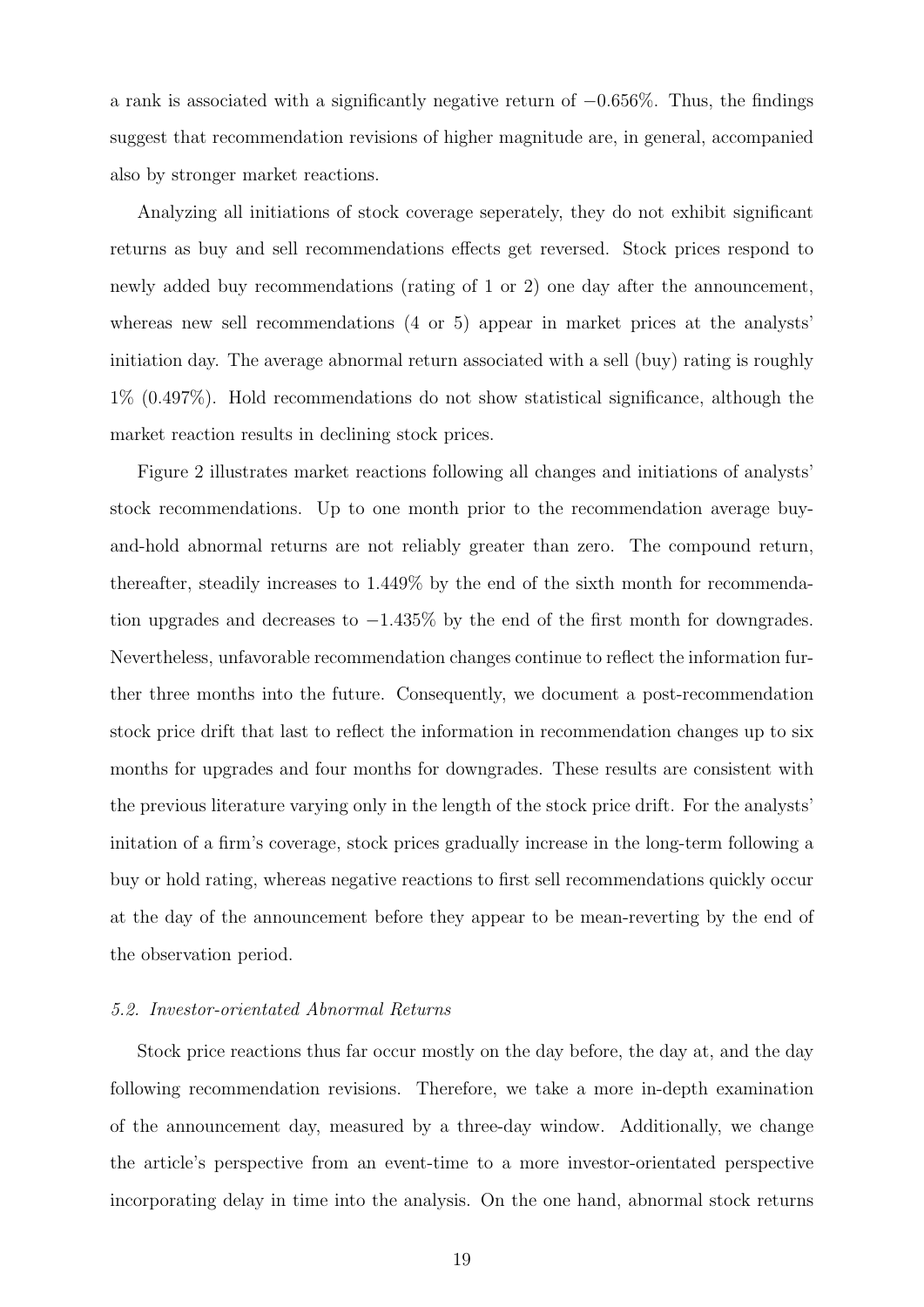

Figure 2. Average buy-and-hold abnormal returns for recommendation revisions, and analysts initiate recommendations. This figure presents cumulative mean excess returns (in %) following recommendation upgrades, downgrades, and analysts initiate opinions. Initiate buy (sell) recommendations comprise stocks rated as "strong buy" or 'buy'" ("underperform" or "sell"). BHARs are calculated as in equation 1. We assume an investor who acquires a stock 21 trading days before the security analyst is issuing or revising his recommendation, and holding this stock throughout a period of 147 days generating geometrically compounded excess returns. Day 0 is the revision date, and the analysts first recommendation announcement, respectively, to be publicly available. The shaded areas represent the period of trading days during which recommendations remain in effect after the recommendation change day.

are measured by a two-day window assuming that an investor purchases a security directly on the revision date. On the other hand, we investigate whether investors are still able to earn positive abnormal profits when they pursue an investment strategy of buying (selling short) stocks on the day following analysts' recommendation revisions for up to one month.

Table 6 presents percentage cumulative abnormal returns and t-statistics associated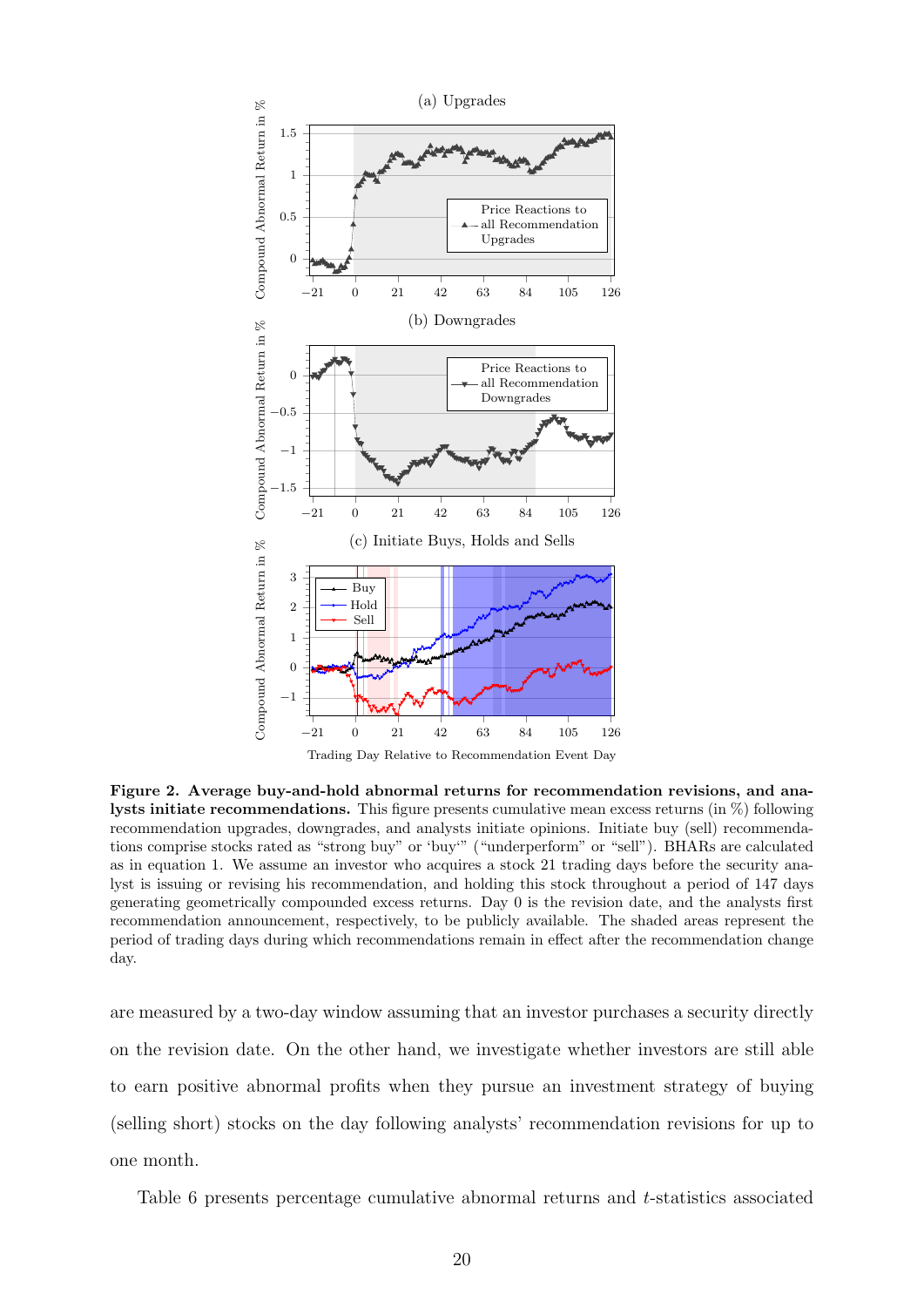with all changes in and initiations of analysts' recommendations of different investment strategies. In Panel A, we report the informational content of analysts' recommendations for the three-day period centered on the revision date. Panel B reports a two-day investment strategy, where an investor buys a firms' stock directly after the recommendation is announced to the public by the contributing brokerage house. Finally, Panel C of table 6 shows the potential returns when we adopt a delay in time of one day to trade on new information in terms of stock recommendations.

Similar to the findings of Stickel (1995) and Womack (1996), we find that the compound three-day announcement return is, as expected, significantly negative for downgrades and significantly positive for upgrades, while reiterations, in general, do not exhibit significant results. However, a sell rating that has been confirmed within a calendar year yields, unexpectedly, yield a positive return of 1.625%. Furthermore, for the analysts' initiation of a firm, a buy recommendation (1 or 2) is associated with a significantly positive return, whereas a hold or sell recommendation (3, 4 or 5) entails a statistically significant negative return. A stock rated as 2 ("buy") yields a return of 0.528%, while a first unfavorable recommendation of 4 ("underperform") exhibits a return of −0.821%. An added new sell recommendation is associated, in general, with a greater stock price response than adding a new buy firm.

The largest market reaction occurs by revising a recommendation of 1 ("strong buy") to 4 accompanied by a return of  $-2.748\%$ . Downgrades from 1 to 5 ("sell") or 2 to 4 also have a great impact on stock prices generating a return of roughly −1.5%. The average abnormal return associated with an upgrade from 4 to 2, or 3 ("hold") to 2 that appear to have the largest stock price reactions is 0.975%, or 0.897%. A recommendation downgrade yield, in general, an absolute higher abnormal return than a recommendation upgrade. If it is more risky for an analyst offering sell recommendations than issuing buy opinions, we believe that unfavorable recommendation changes are more predictive. Thus, this provides for us a potential explanation for the larger magnitude of returns following recommendation downgrades. Recommendation revisions that do not skip a rank are accompanied by the smallest market reactions. A change in stock recommendation by an analyst from 1 to 2, or reversely from 2 to 1, exhibits a return of −0.401%, or 0.458%.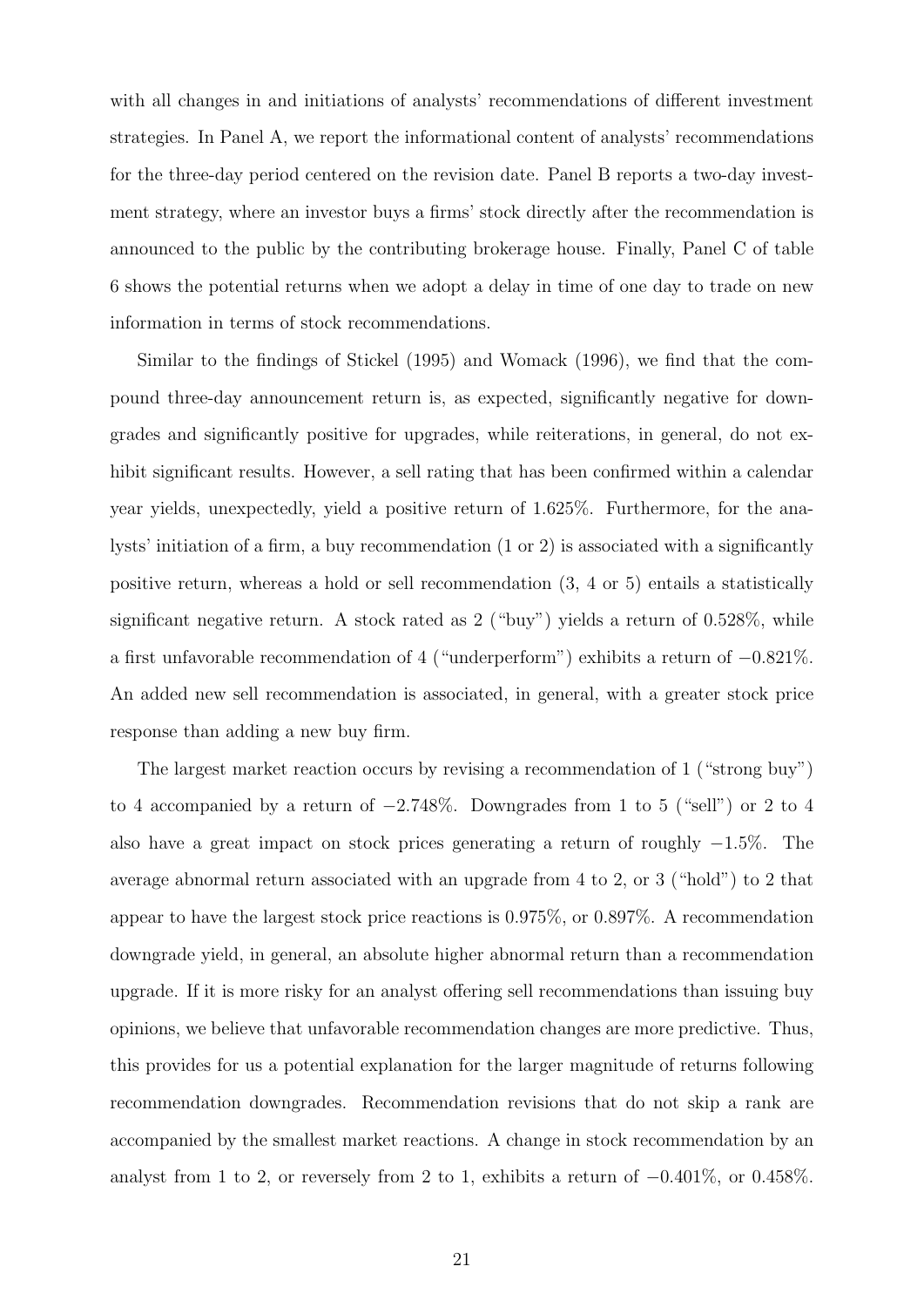#### Table 6

#### Buy-and-hold abnormal Returns of different Investment Strategies

This table shows the average buy-and-hold abnormal returns (in %) for all changes in and initiations of analysts' recommendations over various horizons. In Panel A, abnormal returns are measured on a three-day window centered on the revision date. In Panel B, we adopt a two-day event period from the recommendation event date. In Panel C, the return is measured for the day following the recommendation revision for up to one month in the future. The returns, shown as the top number of each cell, that are significant at least at a level of  $5\%$  are shown in bold (absolute critical value of t-statistics greater than 1.96). t-statistics, estimated using a cross-sectional test, are shown below the returns. Each tstatistic relates to the hypothesis that the mean abnormal return is equal to zero. The first row, for example, reports all changes from a recommendation of 1 ("strong buy") to 1, 2 ("buy"), 3 ("hold"), 4 ("underperform") or 5 ("sell"). (The frequency of recommendations in each cell is reported in table 3.)

|                      |          |                | To a Recommendation of: |          |          |
|----------------------|----------|----------------|-------------------------|----------|----------|
| From a               |          |                |                         |          |          |
| Recommendation of:   | 1        | $\overline{2}$ | 3                       | 4        | 5        |
| 1                    | $-0.374$ | $-0.401$       | $-0.751$                | $-2.748$ | $-1.349$ |
|                      | $-1.528$ | $-2.539$       | $-4.838$                | $-1.962$ | $-3.085$ |
| $\overline{2}$       | 0.458    | $-0.083$       | $-1.078$                | $-1.455$ | 1.505    |
|                      | 2.514    | $-0.714$       | $-8.857$                | $-4.065$ | 0.918    |
| 3                    | 0.860    | 0.897          | 0.021                   | $-1.084$ | $-0.513$ |
|                      | 5.541    | 8.710          | 0.281                   | $-6.478$ | $-1.562$ |
| 4                    | 0.928    | 0.975          | 0.654                   | 0.007    | $-0.085$ |
|                      | 1.824    | 3.945          | 3.799                   | 0.057    | $-0.144$ |
| 5                    | 0.557    | 0.767          | 0.380                   | $-0.494$ | 1.625    |
|                      | 1.968    | 0.685          | 1.620                   | $-0.940$ | 2.117    |
| First recommendation | 0.488    | 0.528          | $-0.355$                | $-0.821$ | $-0.577$ |
|                      | 2.801    | 3.941          | $-3.245$                | $-3.736$ | $-2.015$ |

|                      | 2.801                                                      | 3.941          | $-3.245$                | $-3.736$       | $-2.015$ |
|----------------------|------------------------------------------------------------|----------------|-------------------------|----------------|----------|
|                      | Panel B: Two-day window from the Recommendation Event Date |                |                         |                |          |
|                      |                                                            |                | To a Recommendation of: |                |          |
| From a               |                                                            |                |                         |                |          |
| Recommendation of:   | 1                                                          | $\overline{2}$ | 3                       | $\overline{4}$ | 5        |
| 1                    | $-0.161$                                                   | $-0.297$       | $-0.614$                | $-2.330$       | $-0.751$ |
|                      | $-0.884$                                                   | $-2.351$       | $-5.212$                | $-1.895$       | $-2.568$ |
| $\overline{2}$       | 0.340                                                      | 0.036          | $-0.648$                | $-1.164$       | 1.019    |
|                      | 2.125                                                      | 0.385          | $-6.981$                | $-3.933$       | 0.575    |
| 3                    | 0.483                                                      | 0.611          | 0.039                   | $-0.753$       | $-0.275$ |
|                      | 4.157                                                      | 7.423          | 0.632                   | $-5.525$       | $-0.992$ |
| $\overline{4}$       | 1.040                                                      | 0.472          | 0.462                   | $-0.059$       | 0.069    |
|                      | 2.280                                                      | 2.516          | 3.204                   | $-0.608$       | 0.132    |
| 5                    | 0.467                                                      | 0.377          | $-0.001$                | $-0.152$       | 0.916    |
|                      | 2.236                                                      | 0.498          | $-0.005$                | $-0.468$       | 2.341    |
|                      |                                                            |                |                         |                |          |
| First recommendation | 0.284                                                      | 0.467          | $-0.320$                | $-0.645$       | $-0.480$ |
|                      | 1.977                                                      | 4.231          | $-3.714$                | $-3.616$       | $-2.265$ |

These results pertain to the idea, that revisions in recommendations that skip at least one rank have greater price impact than revisions that do not skip a rank, which we maintain to be true, a fortiori, when only significant abnormal returns are incorporated into consideration.

Reducing the recommendation event date to a two-day window, as shown in Panel B, gives us a rather true perspective of a trader since investors, in general, should not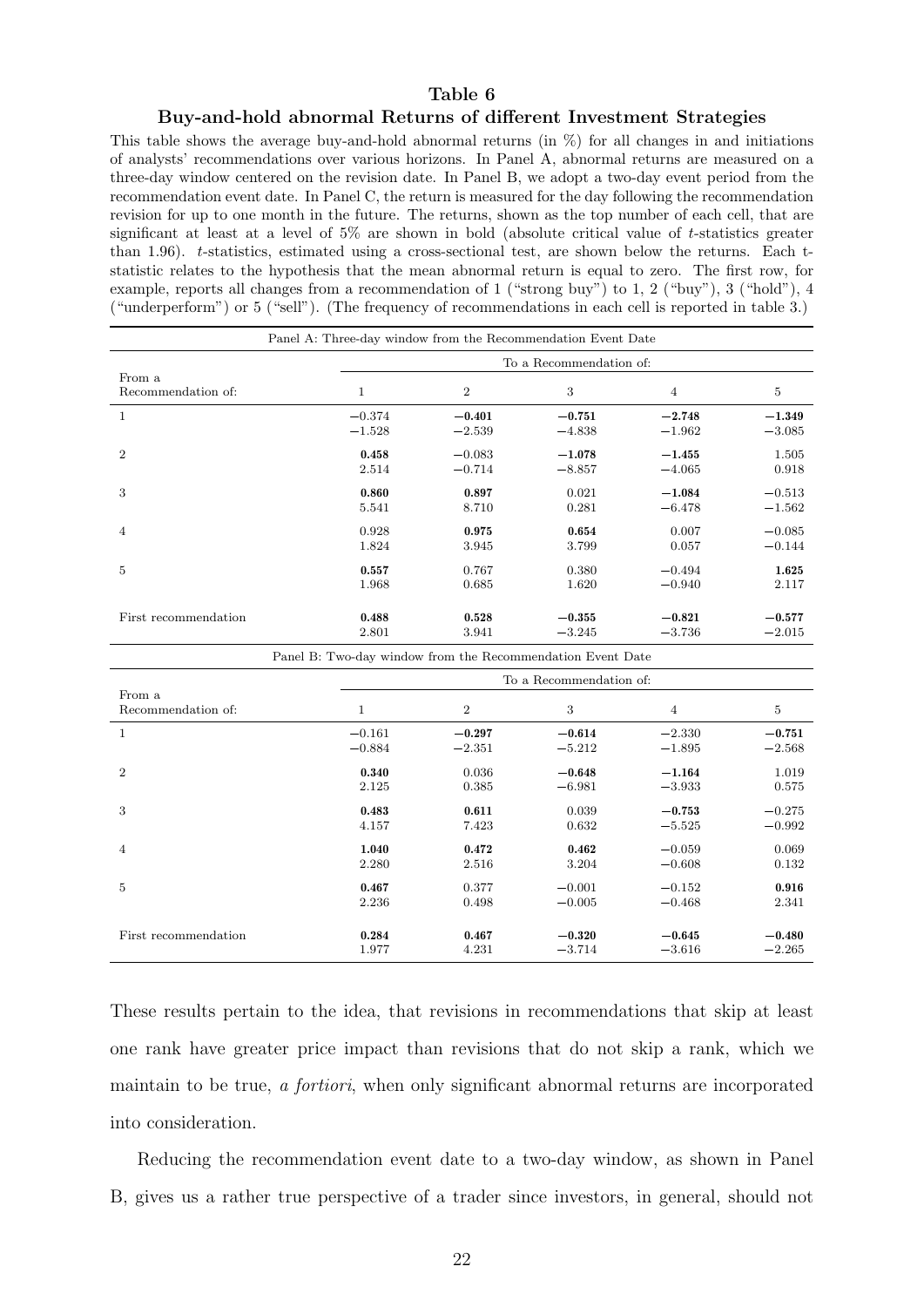|                      | Tabelle b—continued                                                  |                |                         |                |          |  |  |  |  |
|----------------------|----------------------------------------------------------------------|----------------|-------------------------|----------------|----------|--|--|--|--|
|                      | Panel C: Holding Period of one Month with a Delay in Time of one Day |                |                         |                |          |  |  |  |  |
|                      |                                                                      |                | To a Recommendation of: |                |          |  |  |  |  |
| From a               |                                                                      |                |                         |                |          |  |  |  |  |
| Recommendation of:   | 1                                                                    | $\overline{2}$ | 3                       | $\overline{4}$ | 5        |  |  |  |  |
| 1                    | 0.474                                                                | 0.824          | $-1.082$                | $-0.006$       | $-2.411$ |  |  |  |  |
|                      | 0.442                                                                | 1.392          | $-2.264$                | $-0.003$       | $-2.795$ |  |  |  |  |
| $\overline{2}$       | 0.200                                                                | 0.132          | $-0.483$                | 0.647          | 1.129    |  |  |  |  |
|                      | 0.349                                                                | 0.279          | $-1.419$                | 0.765          | 0.119    |  |  |  |  |
| 3                    | 0.421                                                                | 0.065          | $-0.588$                | $-0.649$       | 0.420    |  |  |  |  |
|                      | 0.942                                                                | 0.178          | $-1.849$                | $-1.484$       | 0.548    |  |  |  |  |
| 4                    | $-0.413$                                                             | 0.301          | 0.562                   | $-2.012$       | $-3.479$ |  |  |  |  |
|                      | $-0.193$                                                             | 0.382          | 1.128                   | $-3.530$       | $-2.458$ |  |  |  |  |
| 5                    | $-0.597$                                                             | 2.950          | 0.688                   | $-2.064$       | $-2.093$ |  |  |  |  |
|                      | $-0.595$                                                             | 1.294          | 0.812                   | $-1.376$       | $-0.921$ |  |  |  |  |
|                      |                                                                      |                |                         |                |          |  |  |  |  |
| First recommendation | $-0.145$                                                             | 0.274          | 0.547                   | 1.365          | 0.731    |  |  |  |  |
|                      | $-0.273$                                                             | 0.656          | 1.585                   | 2.172          | 0.709    |  |  |  |  |

Tabelle 6—continued

able to guess the recommendation announcement day. Most of the returns remain statistically significant even though taking a more investor-orientated perspective diminish these returns. The average abnormal gross return accompanied by a downgrade from a recommendation of 1 to 5, or 2 to 4 is now  $-0.751\%$ , or  $-1.164\%$ . Considering favorable recommendation revisions, an investor profit most when an analyst revises the stock from 4 to 1, or 3 to 2 resulting in a two-day announcement return of 1.040%, or 0.611%.

Panel C accounts for a delay in time to react to changes in recommendations, which commonly affects indeed many smaller investors, either because it is impractical for them to engage in a daily search for new information, or they gain access to analyst recommendations only after some days. Nonetheless, incorporating these delay permits us to understand its impact on the returns. Almost all previously significant returns disappear when investors do not react to recommendation announcements in a timely manner. There a only few investment strategies that remain significantly—a recommendation downgrade from 4 to 5 is associated with a return of  $-3.479\%$  having the largest impact. Furthermore, investors can earn abnormal gross returns of  $-1.082\%$ , or more than  $-2\%$  by trading on stocks being revised from 1 to 3, or 1 to 5. Surprisingly, favorable recommendation changes do not exhibit statistical significance. Therefore, stock recommendation upgrades do not provide an investment opportunity for investors after accounting for a trading delay. These results suggest that investors could not easily exploit all analyst recommendations to generate superior returns before transaction costs although market ineffficiencies exist.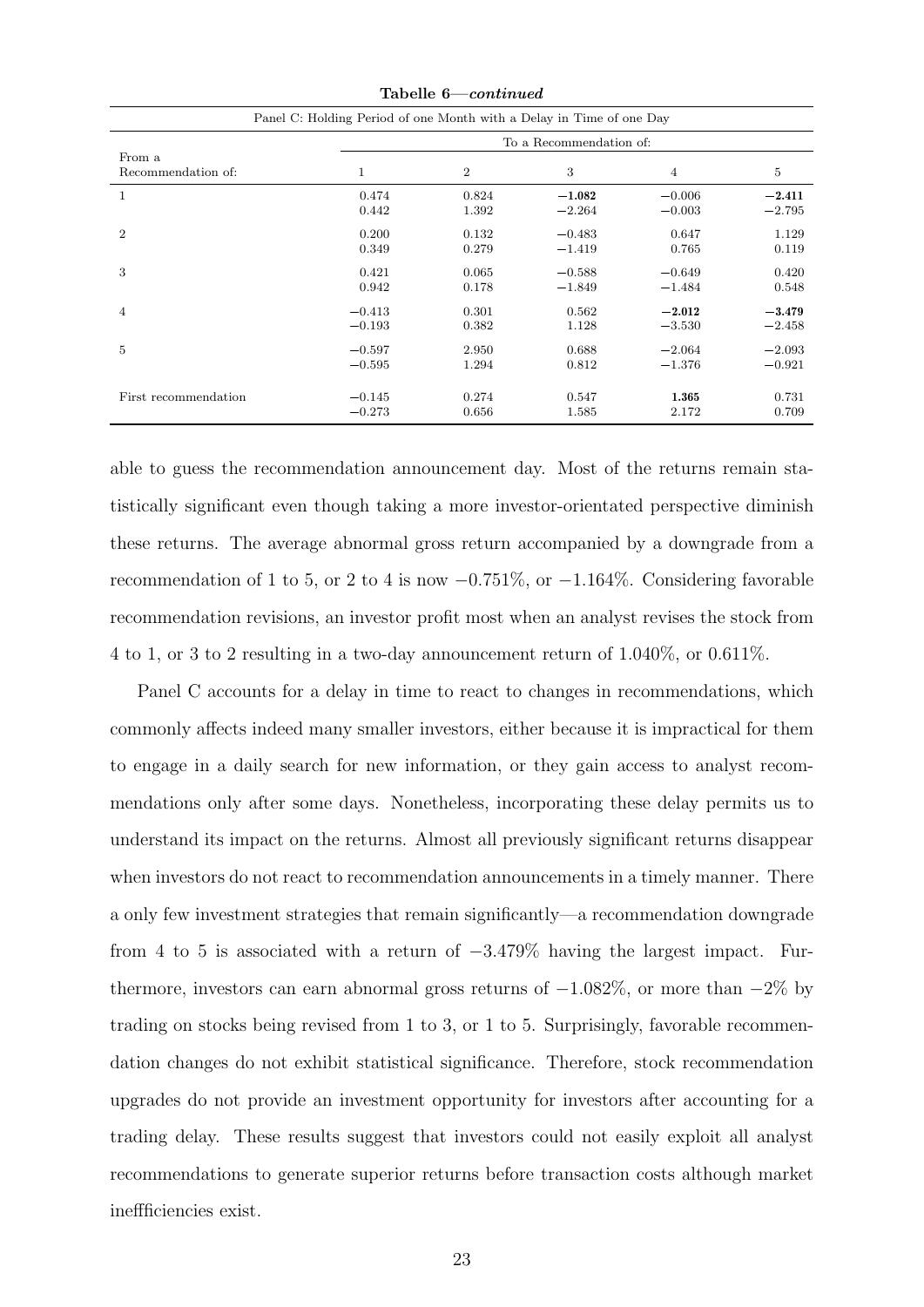#### 6. Summary and Conclusions

The article examines the impact of analysts' recommendation downgrades, upgrades, and reiterations on stock returns of firms listed in the DAX and as to whether, absent transaction costs, investors could potentially profit from these recommendations.

We show that the abnormal returns around the announcement date are, in general, significantly negative for recommendation downgrades and significantly positive for upgrades. However, the market reaction to unfavorable changes in recommendations and upgrades in recommendation is apparently asymmetric. Stock price responses to recommendation downgrades are of greater magnitude. Additionally, we find that recommendation changes that skip at least one rank have, in general, a greater price impact than revisions that do not skip a rank. For the analysts' initial recommendation, a buy rating generates a significantly positive return, whereas a hold or sell rating leads to a significantly negative return. Reiterations are uninformative, which entails that abnormal stock returns are not reliably greater than zero.

Furthermore, we document a post-recommendation stock price drift, lasting to reflect the information in recommendation changes up to six months for upgrades and three months for downgrades. This results id consistent with the previous literature, it differs only in the length of the stock price drift.

As our paper's perspective change to a more investor-orientated perspective to account for a delay in reaction time to recommendation revisions of one day, we find only a few investment opportunities leftover for traders as abnormal returns markedly diminish. A bulk of market reactions, therefore, appears on the recommendation event date and shortly before, so that investors must trade in a timely manner to profit from analyst recommendations.

All returns presented in this paper thus far have been gross returns incurring none transaction costs. For further research, we need to investigate whether profitable investment strategies could potentially be designed around analyst recommendations after accounting for trading costs. Findings by Barber et al. (2001), for instance, suggest that transaction costs diminish abnormal profits such that they are no longer reliably greater than zero. However, it may be possible that through specific portfolio re-balancing of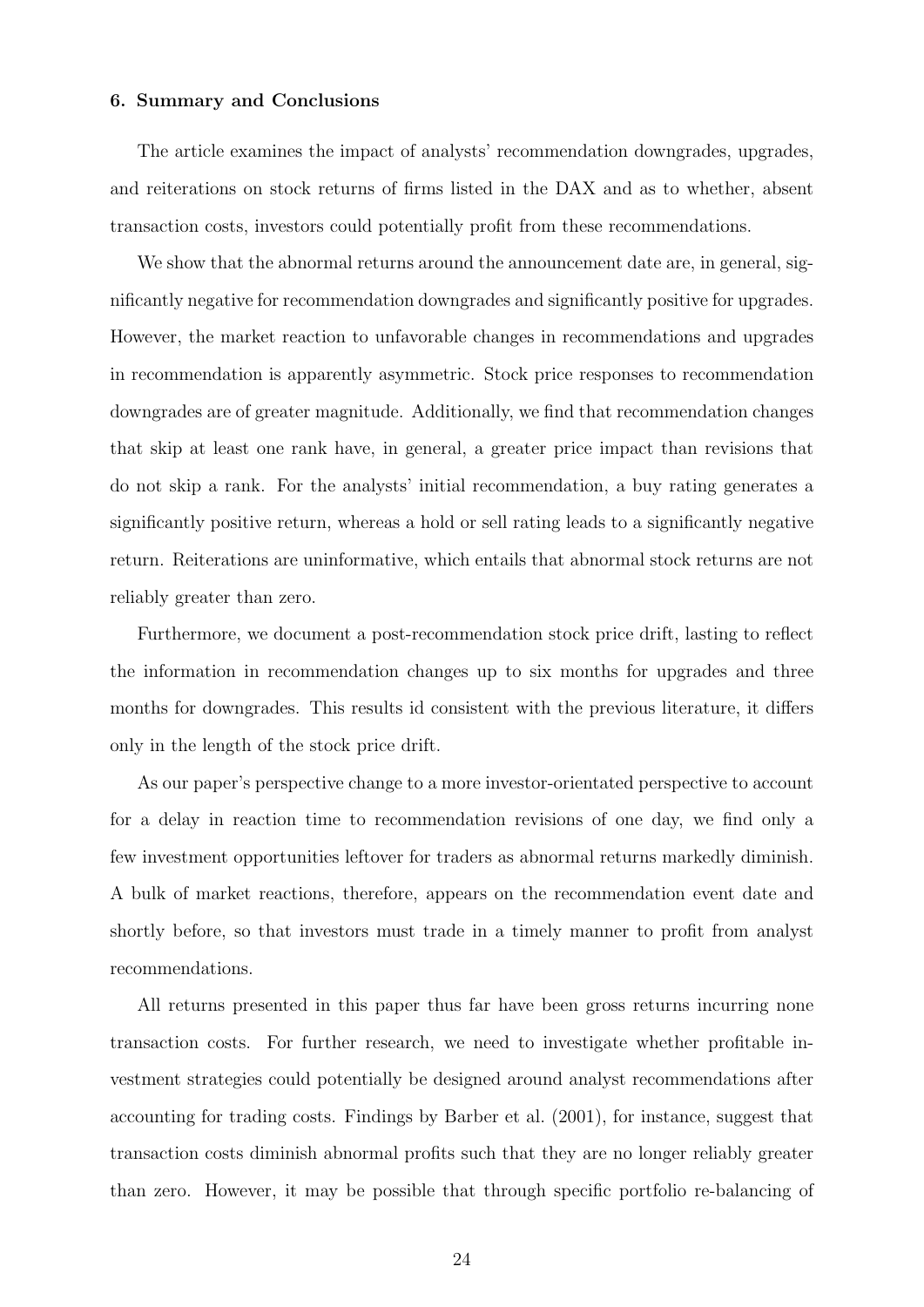high trading volumes (to reduce trading costs) and a right investment strategy at least institutional investors might capture the excess returns. Summarizing the above results, we provide empirical evidence that although market inefficiencies exist, investors could not easily exploit them.

#### References

- Sabine Artmann, Philipp Finter, Alexander Kempf, Stefan Koch, and Erik Theissen. The cross-section of german stock returns: New data and new evidence. Schmalenbach Business Review, 64:20–42, 2012.
- Brad Barber, Reuven Lehavy, Maureen McNichols, and Brett Trueman. Can investors profit from the prophets? Security analyst recommendations and stock returns. The Journal of Finance, 56(2):531–563, apr. 2001.
- Brad Barber, Reuven Lehavy, Maureen McNichols, and Brett Trueman. Reassessing the returns to analysts' stock recommendations. Financial Analysts Journal, 59(2):88–96, 2003.
- Brad M. Barber and John D. Lyon. Detecting long-run abnormal stock returns: The empirical power and specification of test statistics. Journal of Financial Economics, 43 (3):341–372, 1997.
- Brad M. Barber, Reuven Lehavy, and Brett Trueman. Comparing the stock recommendation performance of investment banks and independent research firms. Journal of Financial Economics, 85(2):490–517, 2007.
- Stephen J. Brown and Jerold B. Warner. Using daily stock returns: The case of event studies. Journal of Financial Economics, 14(1):3–31, 1985.
- Roman Brueckner, Patrick Lehmann, and Richard Stehle. In germany the capm is alive and well. Working Paper: http://dx.doi.org/10.2139/ssrn.2161847, jan 2012.
- Roman Brueckner, Schmidt M. H. Lehmann, Patrick, and Richard Stehle. Fama/french factors for germany: Which set is best? Working Paper, Available at SSRN: http://ssrn.com/abstract=2390063, 2014.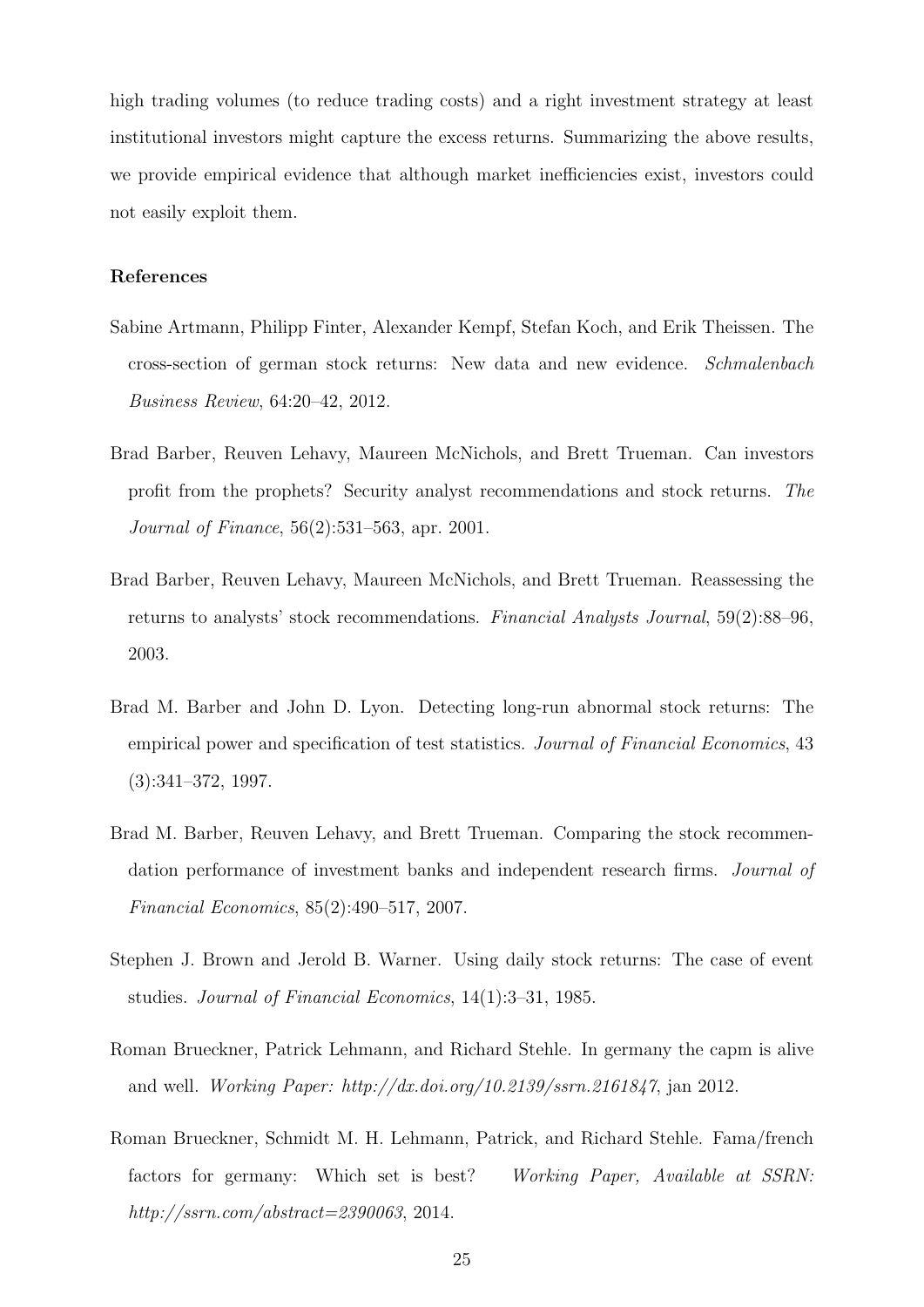- Mark M. Carhart. On persistence in mutual fund performance. The Journal of Finance, 52(1):57–82, mar 1997.
- Qi Chen and Wei Jiang. Analysts' weighting of private and public information. The Review of Financial Studies, 19(1):319–355, 2006.
- Hemang Desai, Bing Liang, and Ajai K. Singh. Do all-stars shine? Evaluation of analyst recommendations. Financial Analysts Journal, 56(3):20–29, 2000.
- Edwin J. Elton, Martin J. Gruber, and Seth Grossman. Discrete expectational data and portfolio performance. The Journal of Finance, 41(3):699–713, jul. 1986.
- Eugene F. Fama. Efficient capital markets: A review of theory and empirical work. The Journal of Finance, 25(2):383–417, may 1970.
- Eugene F. Fama and Kenneth R. French. Common risk factors in the returns on stocks and bonds. Journal of Financial Economics, 33:3–56, 1993.
- Sanford J. Grossman and Joseph E. Stiglitz. On the impossibility of informationally efficient markets. The American Economic Review, 70(3):393–408, jun. 1980.
- Narasimhan Jegadeesh and Woojin Kim. Do analysts herd? An analysis of recommendations and market reactions. The Review of Financial Studies, 23(2):901–937, 2010.
- Narasimhan Jegadeesh, Joonghyuk Kim, Susan D. Krische, and Charles M. C. Lee. Analyzing the analysts: When do recommendations add value? The Journal of Finance, 59(3):1083–1124, jun. 2004.
- Roger K. Loh and René M. Stulz. When are analyst recommendation changes influential? The Review of Financial Studies, 24(2):593–627, 2011.
- Johannes Ruhm, Marco J. Menichetti, and Pascal Gantenbein. Market price reactions of analyst revisions and determining factors on the german stock market. In Current Issues in Economic and Management Sciences, pages 30–44. University of Latvia, 2011.
- Rodrigo Saens and Eduardo Sandoval. Measuring security price performance using chilean daily stock returns: The event study method. *Cuadernos de Economia*, 42:307–328, 2005.